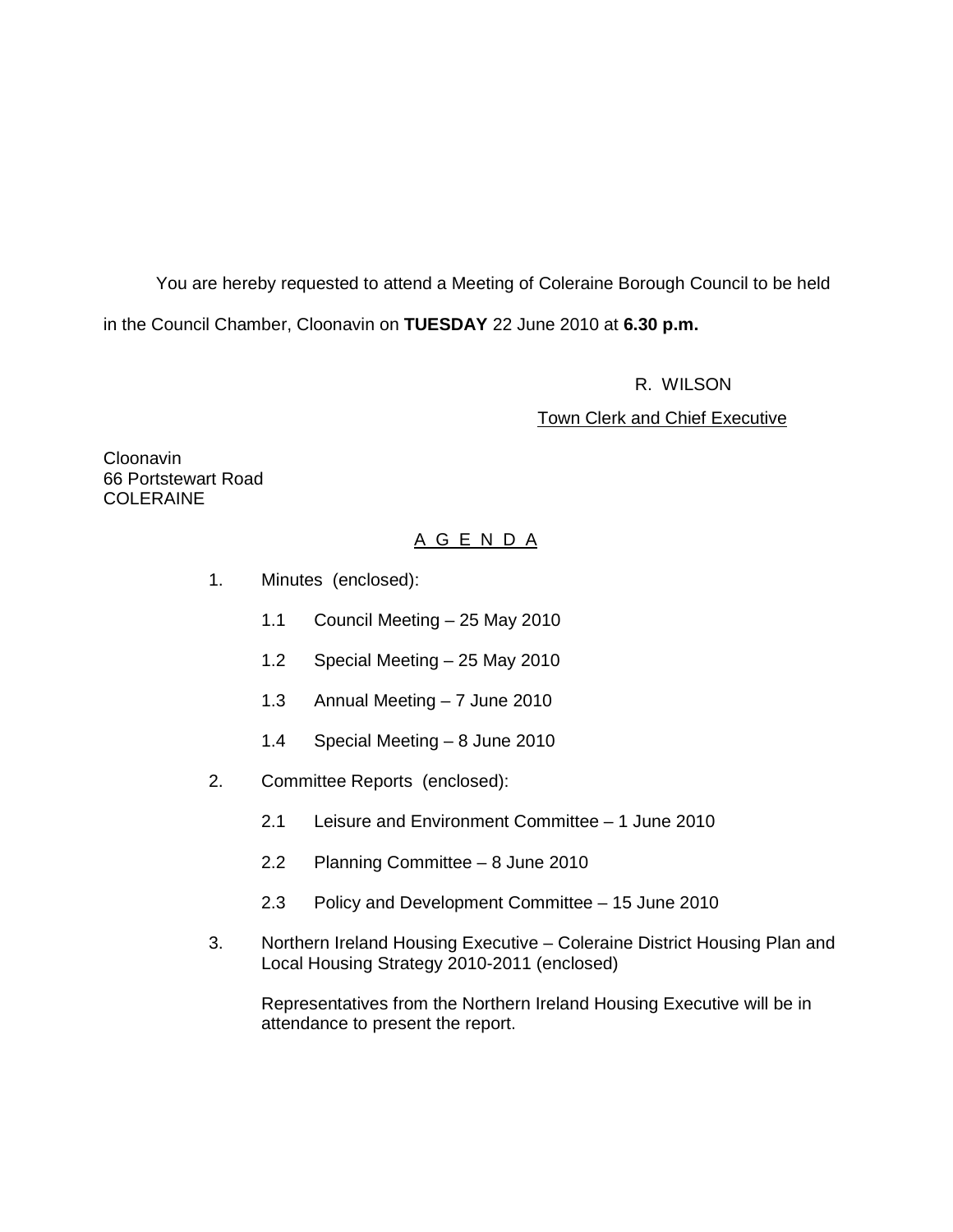4. Notice of Motion

 The undernoted Notice of Motion has been submitted by Councillor Leonard:

"This Council agrees to request a detailed briefing from representatives of the North West Regional Waste Management Group (NWRWMG) on the need for a super-dump at Cam Road, Ringsend given the advanced stage of process towards an MBT plant for the NWRWMG which will take all waste from constituent councils from 2013."

- 5. Correspondence, including inter alia:
	- (a) Health & Safety Executive for Northern Ireland (HSENI) Appointment of Chairperson (copy letter dated 11 May 2010 from Department of Enterprise, Trade & Investment enclosed).
	- (b) Post Office Network Consultation & Communication
		- (i) Copy letter dated 2 June 2010 (enclosed)
		- (ii) Copy letter dated 7 June 2010 regarding Portrush Branch (enclosed)
	- (c) Reports available in Members' Library (List enclosed)
- 6. Consultation List (enclosed)
- 7. Documents for Sealing

#### **Enclosed for Information:**

- i) Letter dated 15 June 2010 from Minister of the Environment to the Speaker of the NI Assembly concerning Local Government Reform.
- ii) Letter dated June 2010 from OFMDFM regarding Council's support of Strabane District Council's request for a regulatory framework for oil, solid fuel and LPG.

To: Each Member of Council 18 June 2010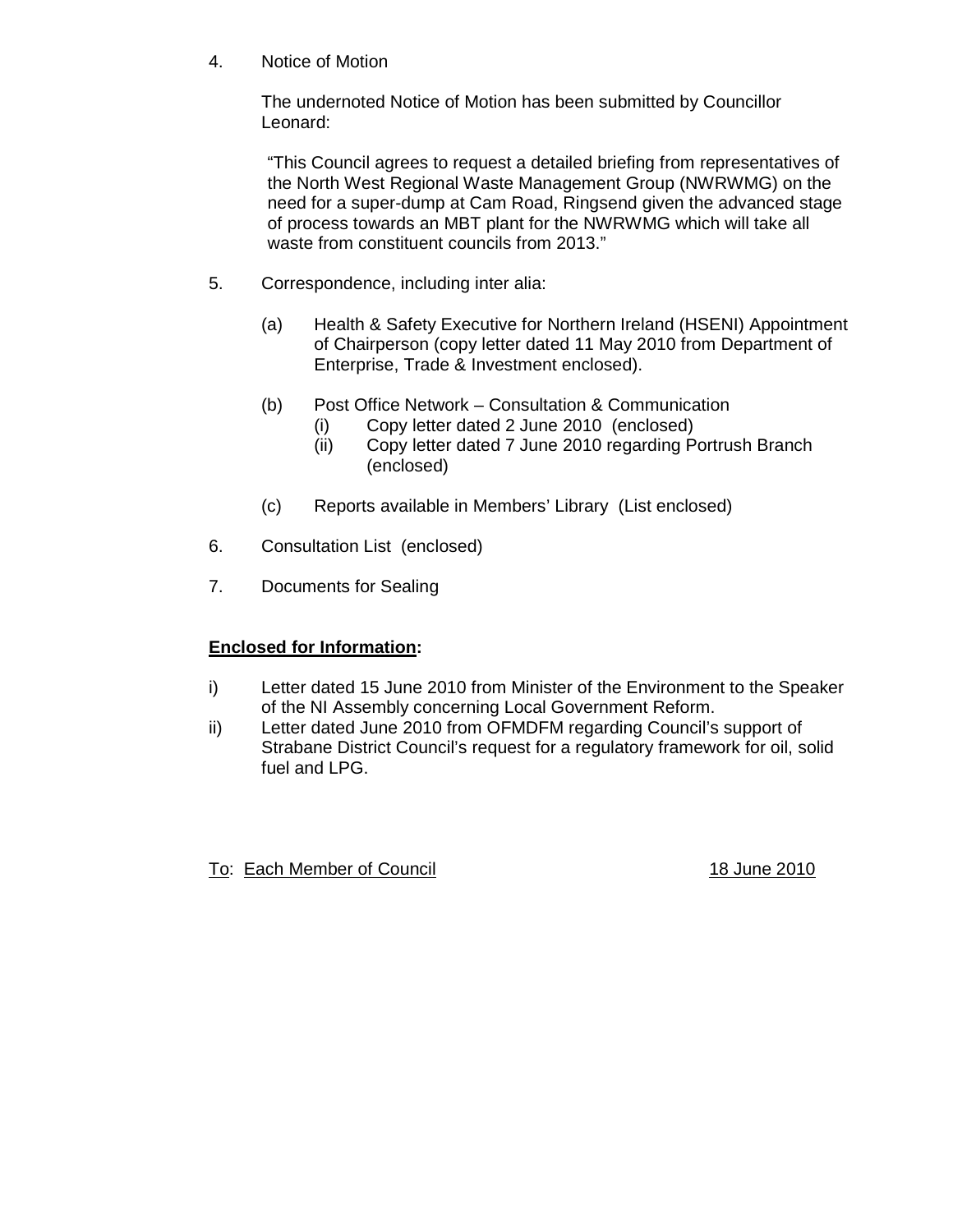#### **COUNCIL MEETING**

| <b>Present:</b> | The Mayor, Councillor S. Gilkinson, in the Chair<br>The Deputy Mayor, Councillor W. A. King<br><b>Aldermen</b>                       |                                                                                                                            |
|-----------------|--------------------------------------------------------------------------------------------------------------------------------------|----------------------------------------------------------------------------------------------------------------------------|
|                 |                                                                                                                                      |                                                                                                                            |
|                 |                                                                                                                                      |                                                                                                                            |
|                 | E. T. Black (Mrs.)<br>W. T. Creelman                                                                                                 | D. McClarty<br>W. J. McClure                                                                                               |
|                 | <b>Councillors</b>                                                                                                                   |                                                                                                                            |
|                 | C. S. Alexander (Ms.)<br>D. D. Barbour<br>J. M. Bradley<br>O. M. Church (Mrs.)<br>A. S. Cole<br>T. J. Deans<br>E. P. Fielding (Mrs.) | D. Harding<br>N. F. Hillis<br><b>B.</b> Leonard<br>R. A. Loftus (Mrs.)<br>G. McLaughlin<br>R. A. McPherson<br>A. McQuillan |
| Officers in     | Director of Technical Services, Director of Corporate                                                                                |                                                                                                                            |

Attendance: Services, Director of Environmental Health, Acting Director of Leisure Services, Head of Development Services, Head of Performance, Policy and Governance, Tourism Manager, Senior Technical Officer and Administrative Assistant

# **1.0 TRIBUTE**

The Chairman paid tribute to the work of Council's 'unofficial' photographer, Mr. Seamus Loughrey, who passed away early on  $25<sup>th</sup>$  May, 2010.

#### **2.0 WELCOME**

The Chairman welcomed Mrs. Roisin Loftus to her first meeting of Council as replacement SDLP Member for the Bann District Electoral Area following the resignation of Mr. John Dallat from Council.

## **3.0 MINUTES**

The Minutes of the Council Meeting of  $27<sup>th</sup>$  April, 2010 and Special Meeting of 18<sup>th</sup> May, 2010 were confirmed and signed.

# **4.0 COMMITTEE REPORTS**

#### **4.1 Leisure and Environment Committee**

 The Chairman, Councillor Cole, moved the adoption of the Leisure and Environment Committee Report; this was duly seconded by Alderman McClure.

Matters arising: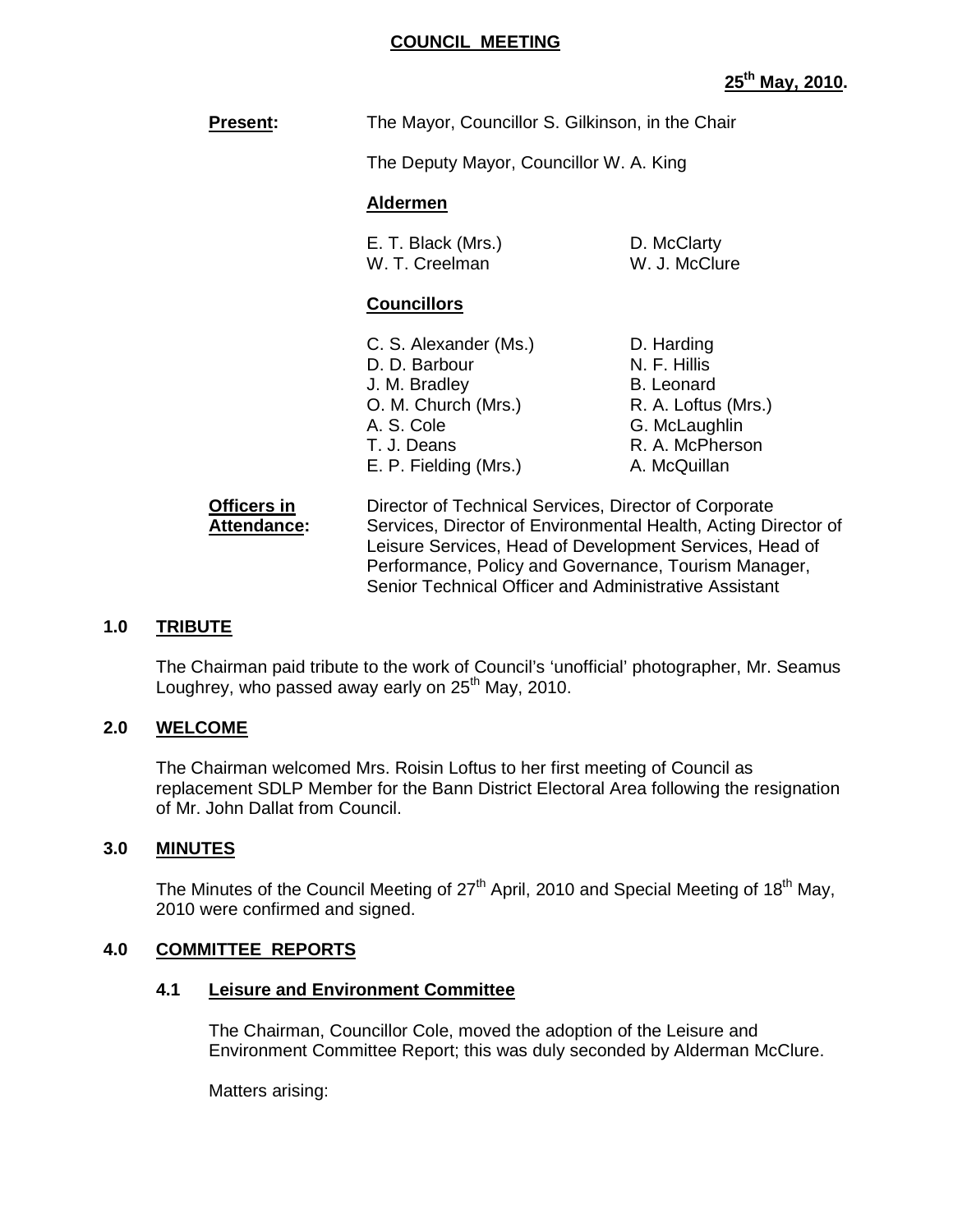#### 4.1.1 Beach Lifeguard Service 2011

# **Agreed:**

On the proposal of Councillor Deans and seconded by Alderman McClarty, that the RNLI be offered the opportunity to take up a collection on the beach during 2010.

#### 4.1.2 Craigmore Landfill Site – Smell

 Members were advised that the situation at this site had improved sufficient that the NIEA had now lifted the notice previously served.

#### 4.1.3 Entertainment Licence - The York, Ground Floor and First Floor Restaurant, 2 Station Road, Portstewart

 Members noted that the application for a Variation of Licence had been withdrawn by the applicant. The recommendation from Committee that the Transfer of Licence be granted subject to all special conditions included in previous licences, remained.

The Committee Report was agreed subject to the amendments.

#### **4.2 Planning Committee**

 The Chairman, Councillor McLaughlin, moved the adoption of the Planning Committee Report; this was duly seconded by the Deputy Mayor and agreed.

#### **4.3 Policy and Development Committee**

 The Chairman, Councillor Barbour, moved the adoption of the Policy and Development Committee Report; this was duly seconded by Councillor Mrs. Church.

Matters arising:

#### 4.3.1 Financial Contribution to Sperrins Tourism Ltd.

Consideration was given to an email request from Sperrins Tourism Ltd. to make a presentation to Council.

It was proposed by Councillor McQuillan and seconded by Alderman McClarty:

 That decision be deferred to allow a presentation by Sperrins Tourism Ltd.

The Head of Development Services reminded Members of the work carried out by the Causeway Coast and Glens and COLLAGE groups on behalf of Council.

Following a period of discussion, Councillor McQuillan withdrew his proposal in favour of the recommendation from Committee. The Committee Report was, therefore, agreed.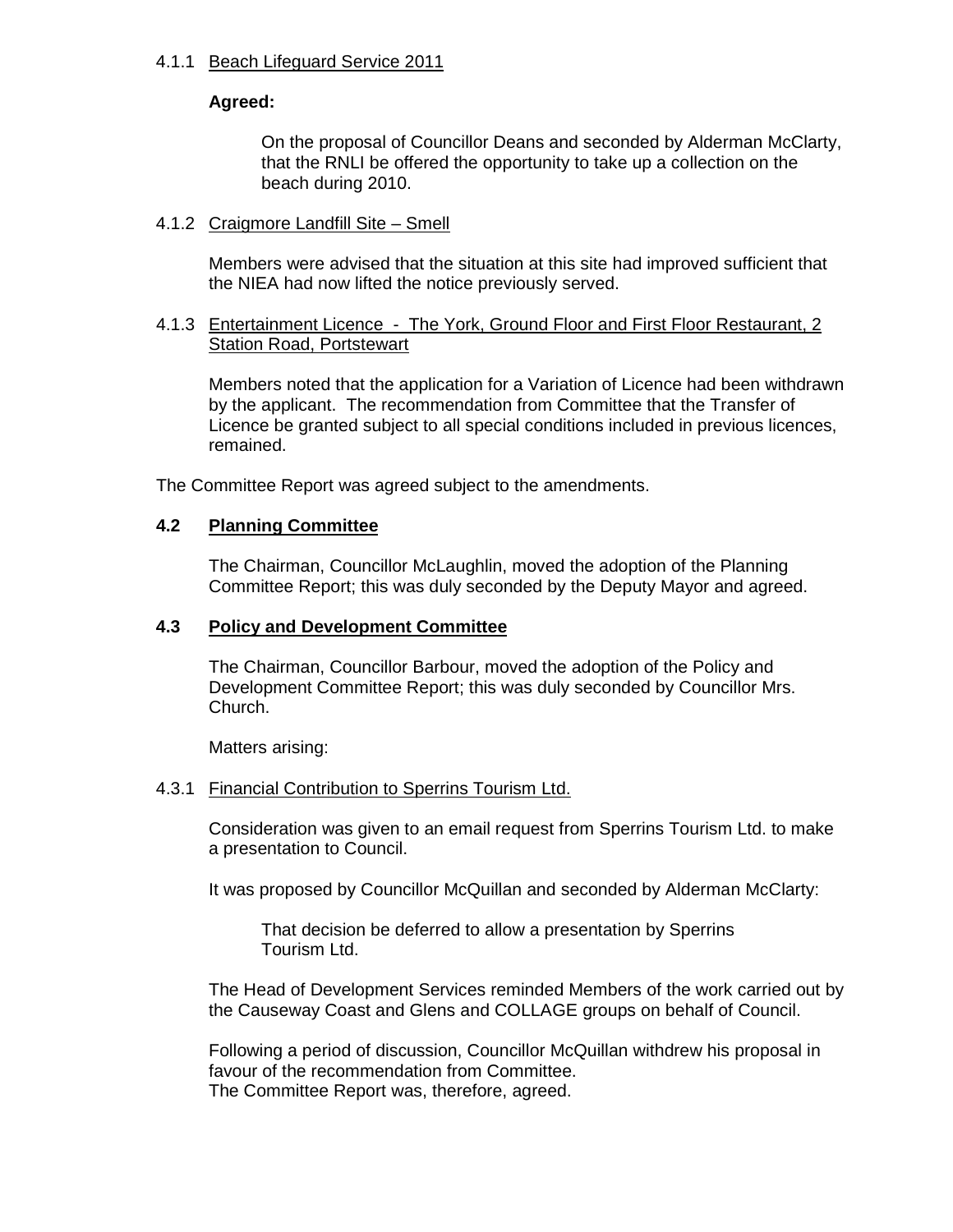# **5.0 TECHNICAL SERVICES**

#### **5.1 Street Trading**

### 5.1.1 Stationary Street Trading Licence

 Consideration was given to an application for renewal of a licence, as contaned in the report.

### **Agreed:**

That the application be approved.

# 5.2 **Entertainment Licence**

#### 5.2.1 Portballintrae Boat Club, The Harbour, Portballintrae

 An application for grant of an Entertainment Licence had been received from Ms. L. Neill.

Days and times on which it is intended to provide entertainment.

Monday – Saturday:  $11.30$  am –  $11.30$  pm, except on those occasions when a late licence has been granted, 11.30 am – 1.00 am.

Sunday: 12.30 pm – 10.00 pm.

#### **Agreed:**

That the Entertainment Licence be granted subject to special conditions as contained in the report.

# **6.0 INVITATION TO CARRICKFERGUS ANNUAL BATTLE OF THE SOMME REMEMBRANCE**

Read letter dated 5<sup>th</sup> May, 2010 (previously supplied) inviting Members to attend this annual event on Sunday  $27<sup>th</sup>$  June, 2010.

#### **Agreed:**

On the proposal of the Mayor and seconded by Alderman McClarty, that the new Mayor attend the ceremony and/or any other Member(s) who so wished.

Any Members interested in attending were asked to contact the Head of Performance, Policy and Governance by 28<sup>th</sup> May, 2010.

# **7.0 DOCUMENTS TABLED**

 Members noted the list of documents which had been made available in the Members' Library (previously supplied).

# **8.0 CONSULTATION LIST**

Details of consultation documents received were noted (previously supplied).

Any Member who wished to make a response was asked to contact the Head of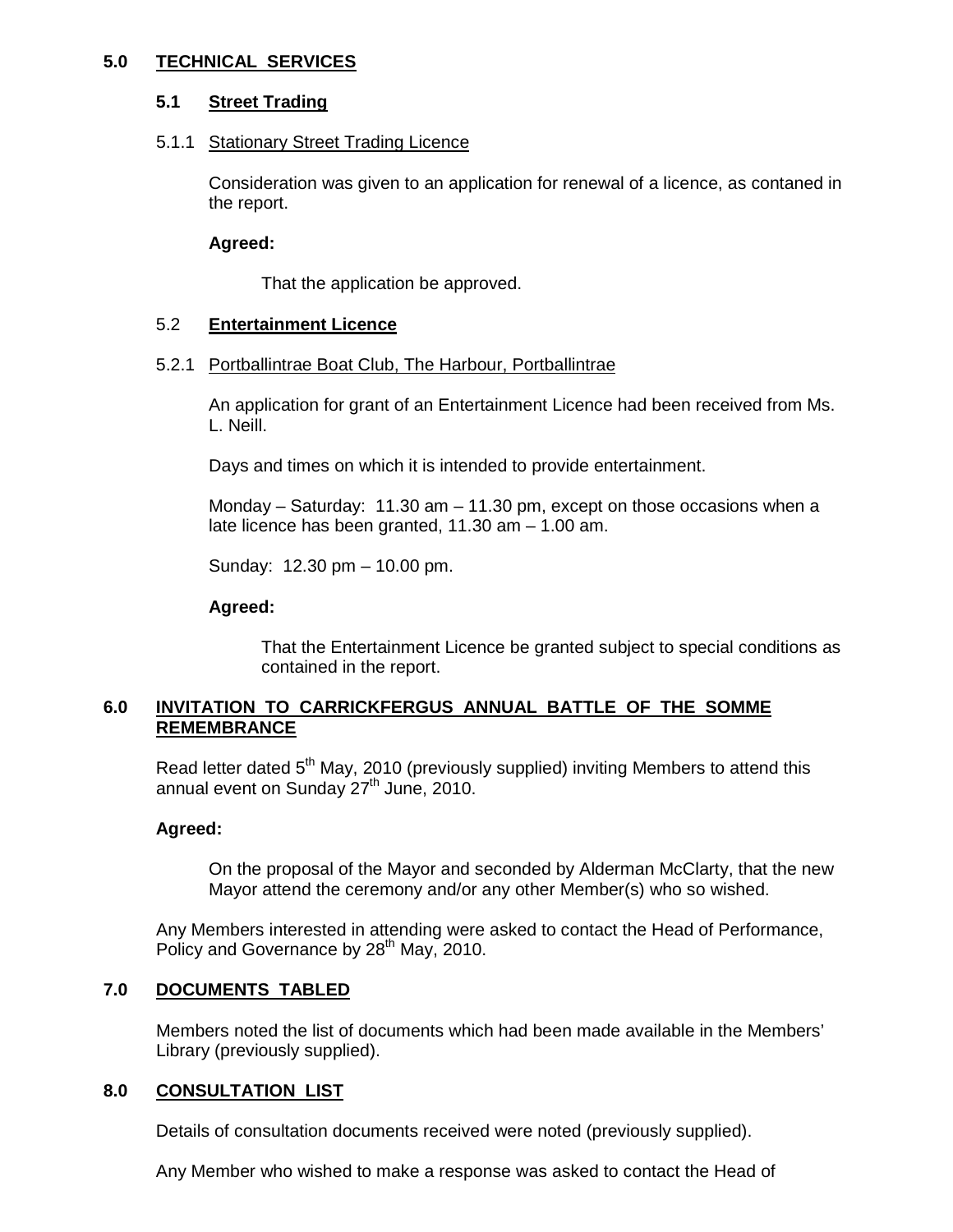Performance, Policy and Governance before the due date for comments as detailed in the report.

# **9.0 DOCUMENTS FOR SEALING**

Resolved:

That the following documents be sealed:

1.0 Cemetery Titles Grant of Right of Burial - Deeds Register Nos. 3633 – 3638 inclusive.

| Agherton    | 1 |
|-------------|---|
| Ballywillan | 3 |
| Coleraine   | 1 |
| Kilrea      |   |
| Portstewart | 1 |

Advanced Deeds Register Nos. 0253 – 0254 inclusive.

| Agherton    | 1 |
|-------------|---|
| Ballywillan |   |
| Coleraine   | 1 |
| Portstewart |   |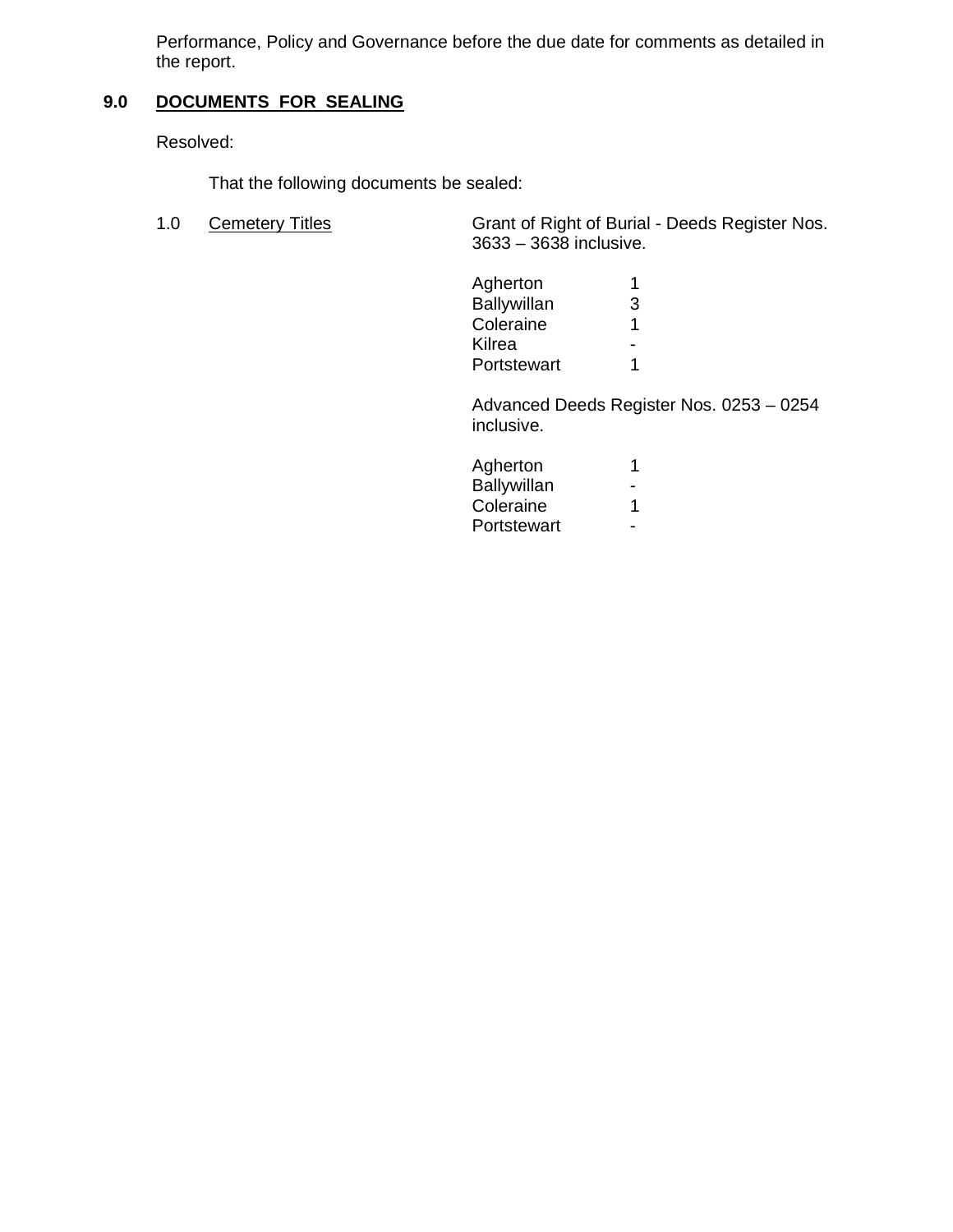#### **SPECIAL MEETING**

# **25th May, 2010.**

- **Convened:** To receive presentation from representatives from Roads Service Northern Division
- **Present:** The Mayor, Councillor S. Gilkinson, in the Chair

The Deputy Mayor, Councillor W. A. King

#### **Aldermen**

| E. T. Black (Mrs.) |  |
|--------------------|--|
| W. T. Creelman     |  |

D. McClarty W. J. McClure

#### **Councillors**

| C. S. Alexander (Ms.) | D. Harding          |
|-----------------------|---------------------|
| D. D. Barbour         | N. F. Hillis        |
| J. M. Bradley         | <b>B.</b> Leonard   |
| O. M. Church (Mrs.)   | R. A. Loftus (Mrs.) |
| A. S. Cole            | G. L. McLaughlin    |
| E. P. Fielding (Mrs.) | R. A. McPherson     |
|                       |                     |

# **Attendance**: Assistant

**Officers in Commetal Director of Technical Services and Administrative** 

# **1.0 WELCOME**

The Mayor welcomed Mr. Uel Wilson, Acting Divisional Roads Manager and Mr. Austin Montgomery, Section Engineer Coleraine, who were in attendance to present the Northern Division Roads Report 2010/2011 (previously supplied).

# **2.0 ROADS SERVICE - NORTHERN DIVISION - ROADS REPORT 2010/2011**

Mr. Wilson presented a resume of work carried out in 2009/10 alongside the programme for 2010/11, which covered the following topics:

- Network Maintenance road and footway resurfacing, surface dressing and treatment and drainage.
- Network Development minor works and traffic schemes, traffic management, maintenance of structures and street lighting.
- Strategic Road Improvements major works schemes.

A period of discussion ensued during which the representatives noted comments and answered Members' questions on a variety of issues including winter gritting of roads and town centre; repairing damage to roads; and overnight stays in Lansdowne Road car park.

In response to queries in relation to blue badge parking in the town centre following receipt of a letter of complaint, the representatives agreed to check this out and respond to Members.

The Mayor thanked the representatives for their presentation.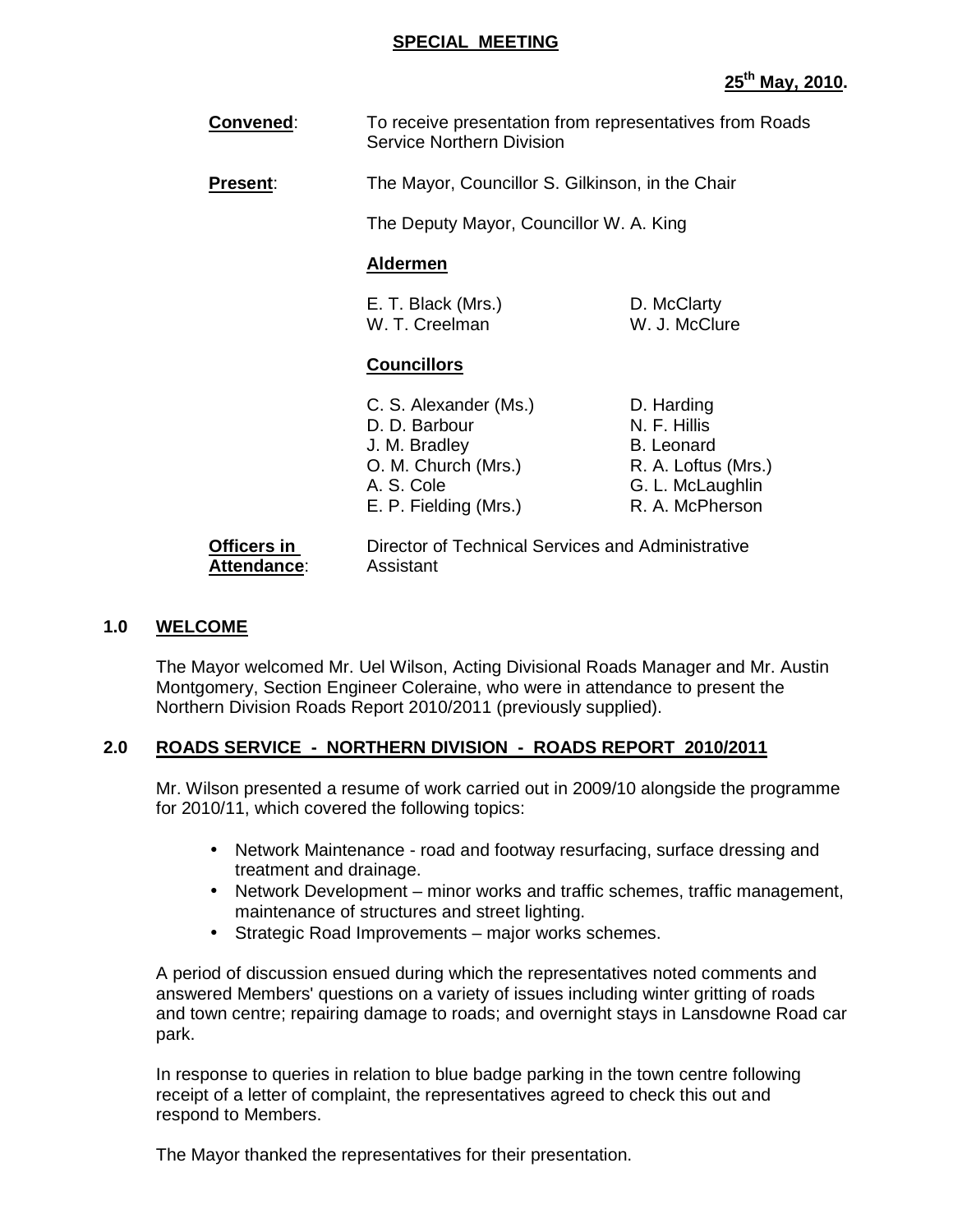#### **ANNUAL MEETING**

 Minutes of proceedings of Coleraine Borough Council held in the Council Chamber, Cloonavin on Monday 7 June 2010 at 6.30 pm.

**Convened:** As per Notice attached

**Present:** The Mayor, Councillor N. F. Hillis, in the Chair

#### **Aldermen**

E. T. Black (Mrs.) D. McClarty W. T. Creelman W. J. McClure M. T. Hickey (Mrs.)

#### **Councillors**

C. S. Alexander (Ms.) B. Fitzpatrick D. D. Barbour D. Harding J. M. Bradley B. Leonard<br>
O. M. Church (Mrs.) R. A. Loftus (Mrs.) O. M. Church (Mrs.) A. S. Cole G. L. McLaughlin T. J. Deans R. A. McPherson E. P. Fielding (Mrs.) A. McQuillan

# **Officers in**

 **Attendance:** Town Clerk and Chief Executive, Director of Technical Services, Director of Corporate Services, Director of Environmental Health, Head of Performance, Policy and Governance, Principal Administrative Officer, Acting PR Manager and Administrative Assistant

#### **1.0 OUTGOING MAYOR'S REMARKS**

The outgoing Mayor, Councillor Gilkinson, welcomed members to the meeting.

 Councillor Gilkinson reflected on his year in office and the number of official engagements attended. Councillor Gilkinson thanked the outgoing Deputy Mayor, Aldermen, Councillors and staff for their support during his term in office.

 Members paid tribute to Councillor Gilkinson for the manner in which he had carried out his official duties.

#### **2.0 ELECTION OF MAYOR**

It was proposed by Alderman McClarty, seconded by Alderman McClure and agreed:

That Councillor Hillis be appointed Mayor for 2010/2011.

 On taking the Chair, Councillor Hillis signed the formal acceptance of office and thanked Council for their endorsement of him as Mayor.

Members congratulated Councillor Hillis on his appointment.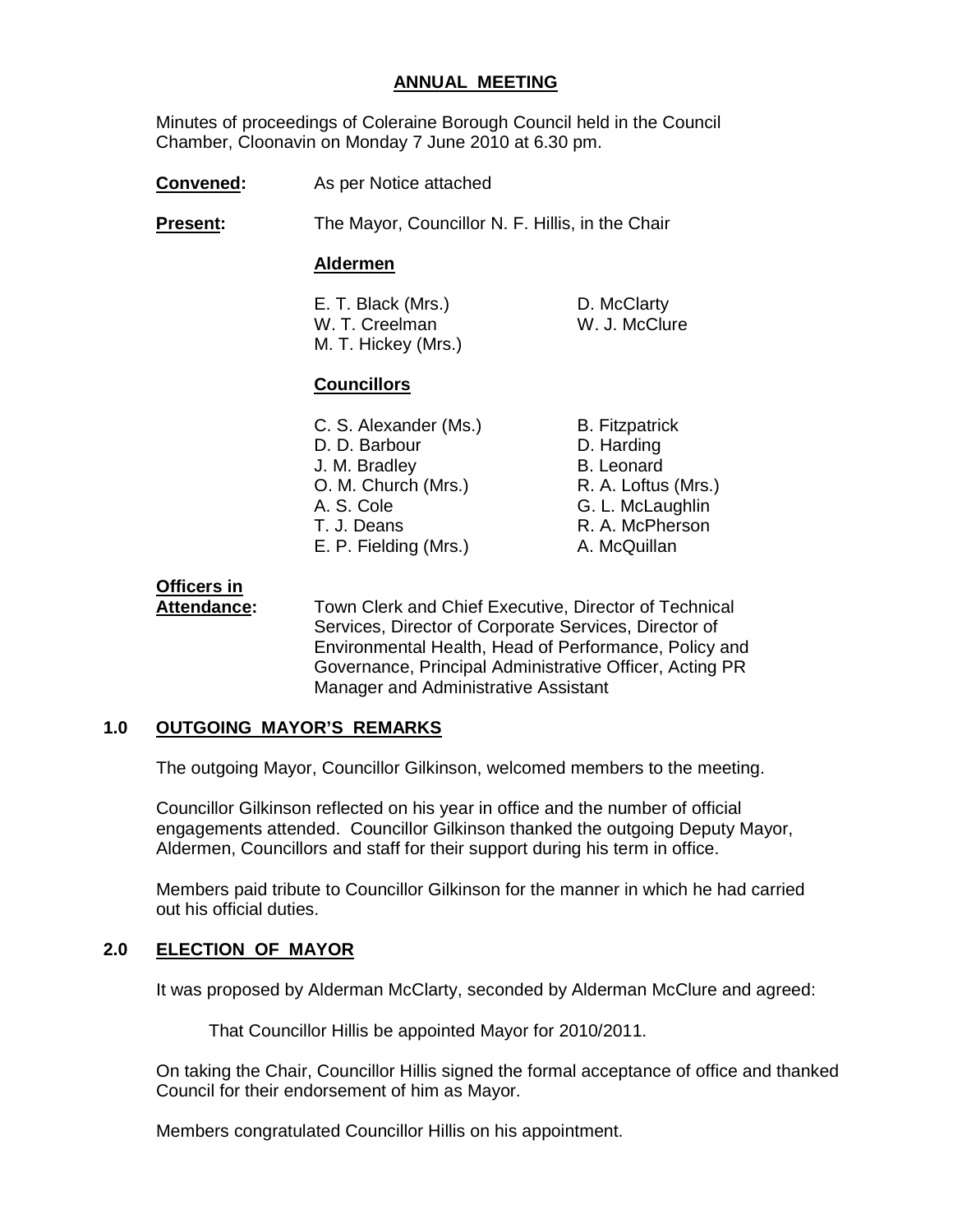# **3.0 ELECTION OF DEPUTY MAYOR**

 It was proposed by Alderman McClure, seconded by Councillor Mrs. Fielding and agreed:

That Councillor Cole be appointed Deputy Mayor for 2010/2011.

 The Mayor congratulated Councillor Cole on his appointment to the post of Deputy Mayor.

### **4.0 CHAIRMEN OF STANDING COMMITTEES**

#### **4.1 Leisure and Environment Committee**

 It was proposed by Alderman McClure, seconded by Alderman Creelman and agreed:

 That Councillor Bradley be appointed Chairman of the Leisure and Environment Committee for 2010/2011.

#### **4.2 Alderman Mrs. Hickey – Remarks**

 At this stage in the proceedings Alderman Mrs. Hickey expressed concern regarding the Chairmen of Committees being elected either from the Ulster Unionist Party or the Democratic Unionist Party.

 Following discussion it was proposed by Councillor Deans and seconded by the Deputy Mayor:

That the Mayor proceed to the next business.

 On being put to the Meeting the proposal was carried, fourteen members voting in favour and four members voting against.

#### **4.3 Planning Committee**

 It was proposed by Councillor Deans, seconded by Councillor Mrs. Fielding and agreed:

 That Alderman McClure be appointed Chairman of the Planning **Committee.** 

#### **4.4 Policy and Development Committee**

It was proposed by Councillor King, seconded by Alderman McClarty and agreed:

 That Councillor McPherson be appointed Chairman of the Policy and Development Committee.

#### **5.0 APPOINTMENT OF REPRESENTATIVES**

- a. Internal Sub Groups/Working Groups that require balanced representation
- b. Bodies where either membership numbers or make-up is predetermined
- c. External Agencies/Partnerships Group 1
- d. Local Government Bodies Group 2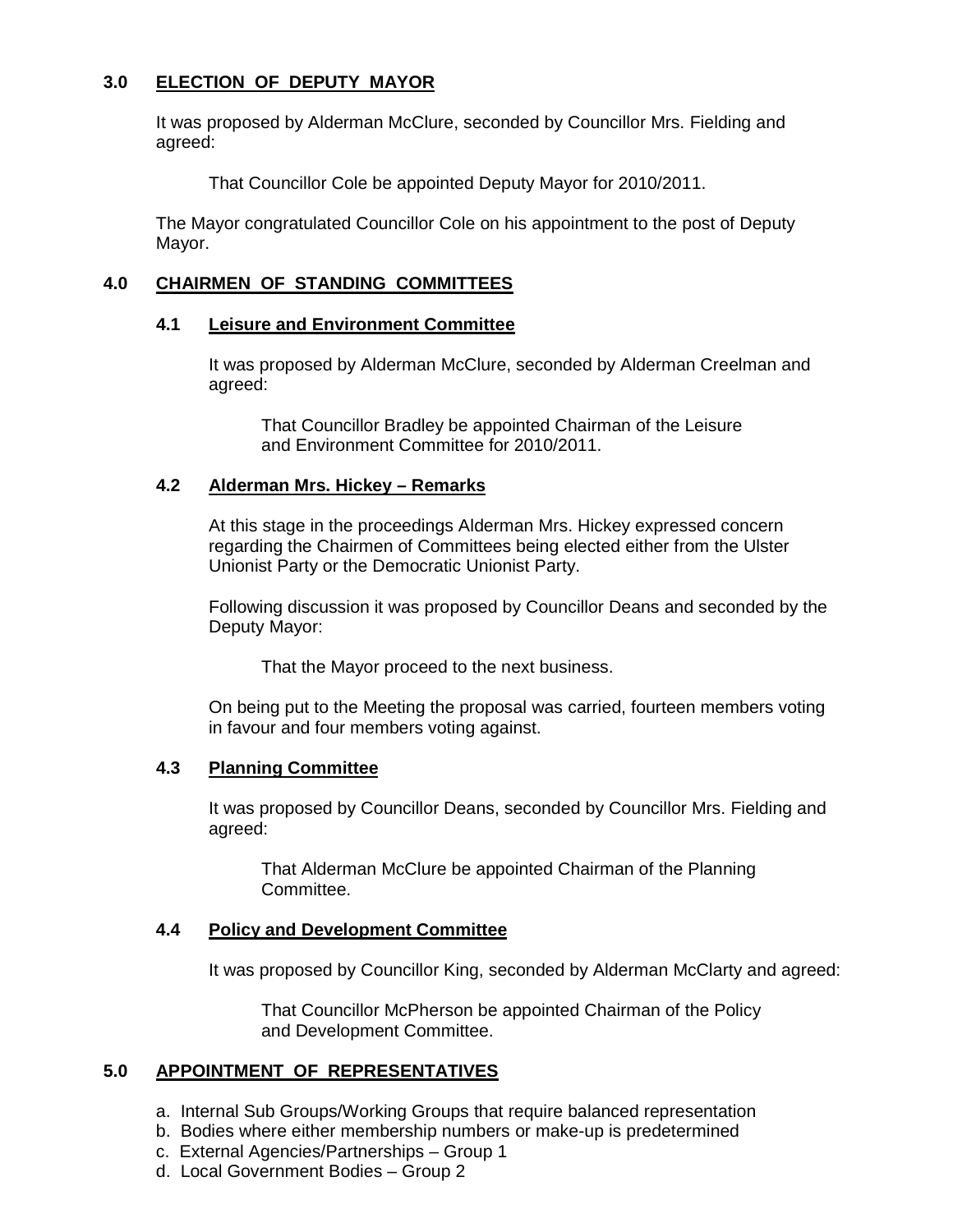- e. Management Committees and Community Groups Group 3
- f. Committee Appointments 2010/2011 Group 4

 In accordance with the decision of Council on 26 May 2009, appointments to Groups a; b; c; d; e; f; were rolled forward with the provision that any party could change the name of the Councillor. Agreed.

### **6.0 COMMITTEES - STRUCTURE AND TIMETABLE**

 Consideration was given to the Administrative Services' Report on Committees - Structure Timetable (previously supplied).

It was proposed by Councillor Bradley, seconded by Councillor Fitzpatrick and agreed:

That Council and Committee Meetings commence at 6.30 pm.

 It was also agreed that the Policy and Development Committee and Council Meeting be combined on 21 December 2010.

#### **7.0 ONGOING REPRESENTATION**

 With regard to the groups listed in this category the Chief Executive was asked to consider how reporting from these meetings to other members of Council could be improved.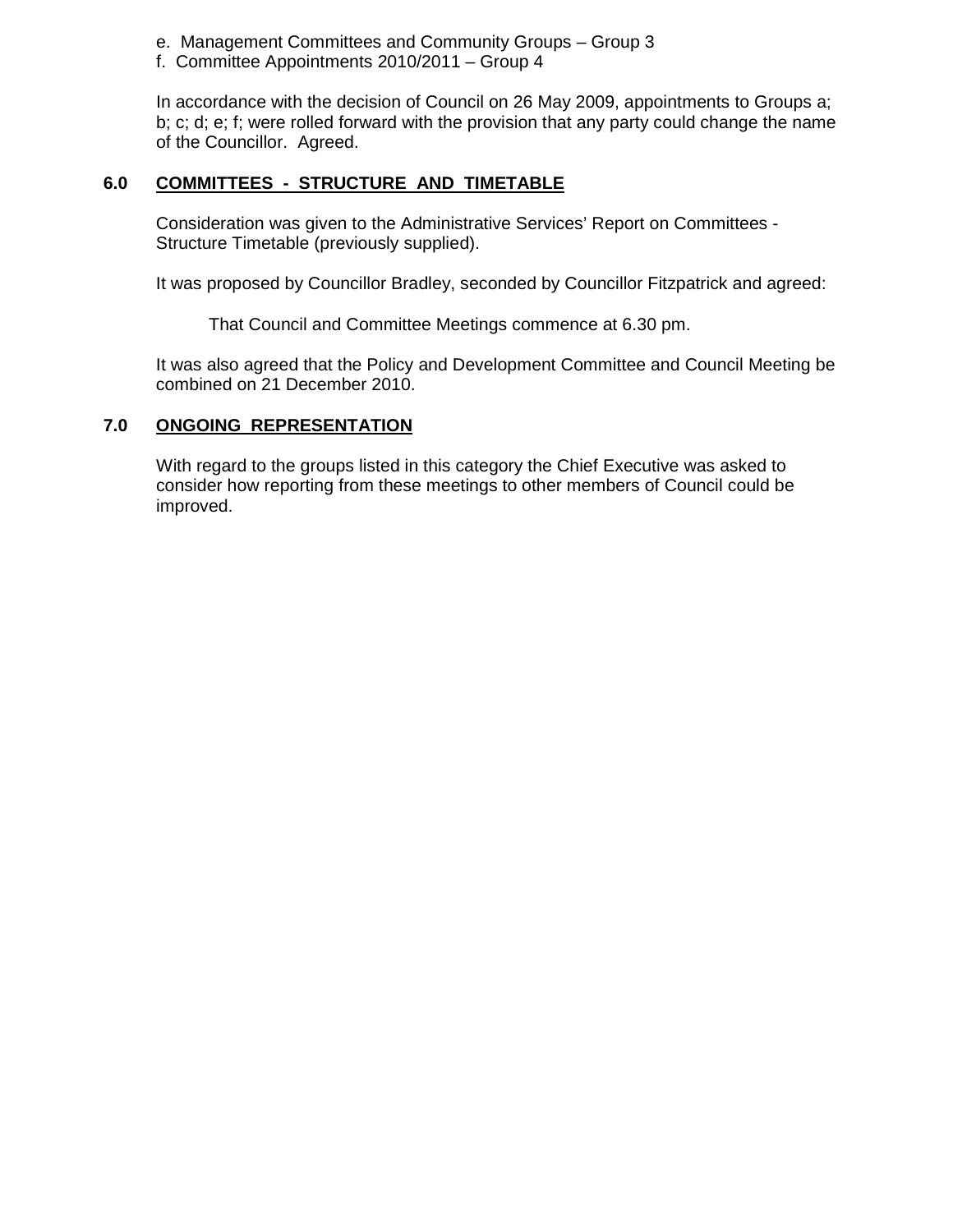# **SPECIAL MEETING**

### **8 June 2010.**

| Convened: | To receive presentation from Northern Regional |
|-----------|------------------------------------------------|
|           | College (NRC) representatives                  |

**Present:** The Mayor, Councillor N. F. Hillis in the Chair

 The Deputy Mayor, Councillor A. S. Cole (Items  $2.0 - 3.0$ )

#### **Aldermen**

W. T. Creelman D. McClarty (Item 3.0)  $($ Items  $2.0 - 3.0)$ <br>
M. T. Hickey (Mrs.)  $\qquad \qquad$  W. J. McClure M. T. Hickey (Mrs.)

#### **Councillors**

| J. M. Bradley         | S. Gilkinson        |
|-----------------------|---------------------|
| (Items $2.0 - 3.0$ )  | W. A. King          |
| O. M. Church (Mrs.)   | <b>B.</b> Leonard   |
| T. J. Deans           | R. A. Loftus (Mrs.) |
| E. P. Fielding (Mrs.) | G. L. McLaughlin    |
| <b>B.</b> Fitzpatrick | R. A. McPherson     |
|                       |                     |

| Officers in | Principal Administrative Officer, Economic Development |
|-------------|--------------------------------------------------------|
| Attendance: | Manager and Administrative Assistant                   |

**Apologies:** Alderman Mrs. Black, Councillors Barbour and McQuillan

#### **1.0 WELCOME**

 The Mayor welcomed Mr. Trevor Neilands, Director and Chief Executive and Mr. Ian Houston, Deputy Director of the Northern Regional College, who were in attendance to brief Council on the proposed Business Improvement Plan (consultation document previously supplied).

#### **2.0 NORTHERN REGIONAL COLLEGE - BUSINESS IMPROVEMENT PLAN**

 Mr. Neilands outlined the history of NRC elaborating on the number of students attending the Coleraine Campus and also the number of students travelling from Coleraine to other campuses. Reference was also made to the following:

- Outreach provision community groups involved;
- Current business partnerships;
- Current school provision.

 Within the Business Improvement Plan it was proposed that the Ballymoney and Coleraine campuses would be replaced by one new build in the Council area.

 It was noted that the consultation began on 7 May 2010 and would close on 23 July 2010. The responses would then be considered by the governing body and the final plan agreed on 17 August 2010.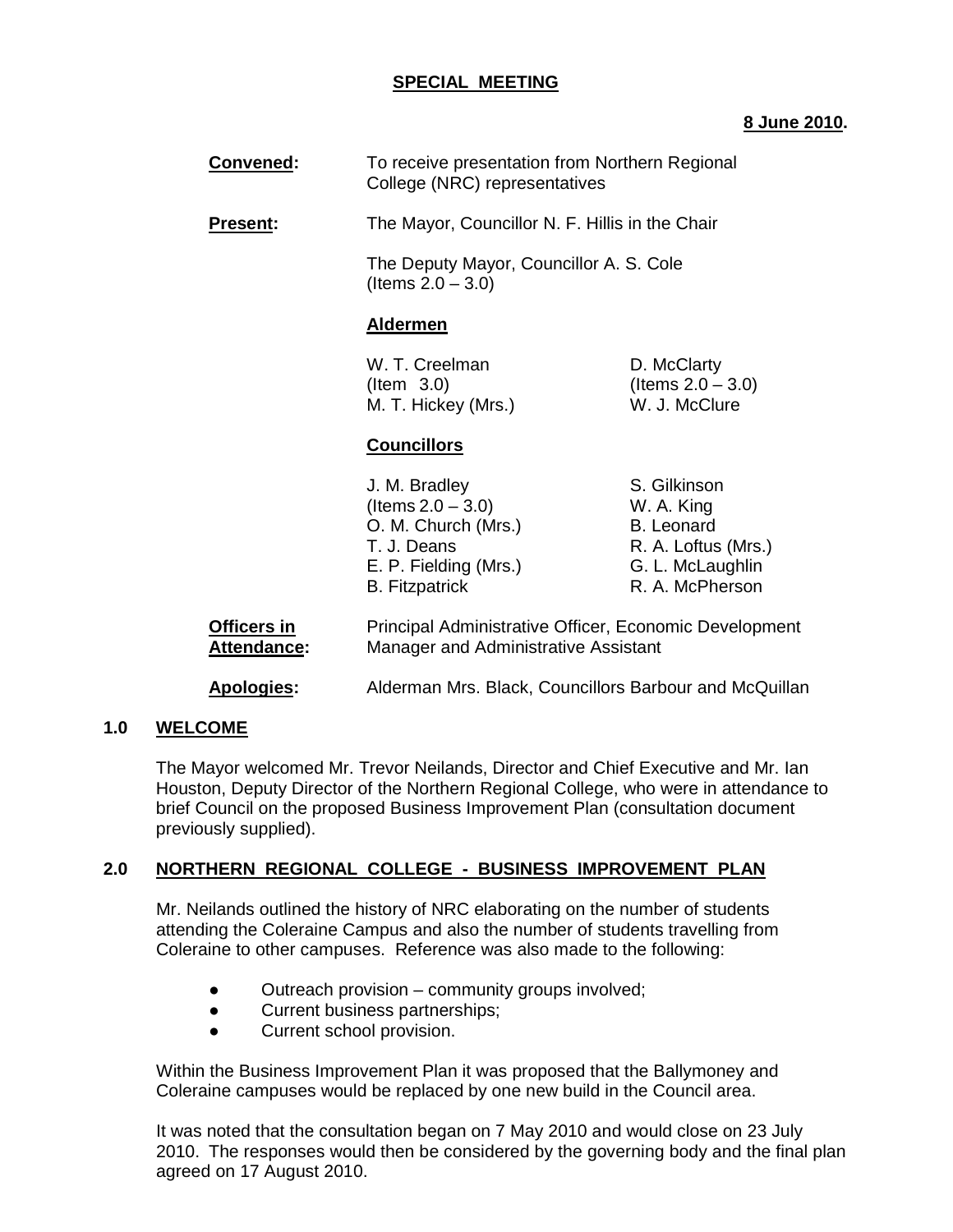During a period of discussion the representatives answered various members' questions regarding the proposals.

The Mayor thanked the representatives for the very informative presentation.

#### **3.0 NOTICE OF MOTION**

 The undernoted Notice of Motion was proposed by Councillor Leonard and seconded by Alderman McClarty:

> "Given the proposed re-structuring of the Northern Regional College, this Council agrees to totally support (i) the retention of a campus in Coleraine, (ii) any consideration of a new-build complex in the town and (iii) the provision of a comprehensive range of courses at the campus.

Council further agrees to convey this in writing to the Director and Chief Executive of the NRC, the Minister of Employment and Learning and the Assembly's Education and Learning Committee".

Councillor Leonard spoke to the Motion and requested Council's support.

It was unanimously agreed that Council support the Motion.

It was further agreed that the Economic Development Manager prepare a draft formal response to the Consultation and that Council consult annually with the Northern Regional College.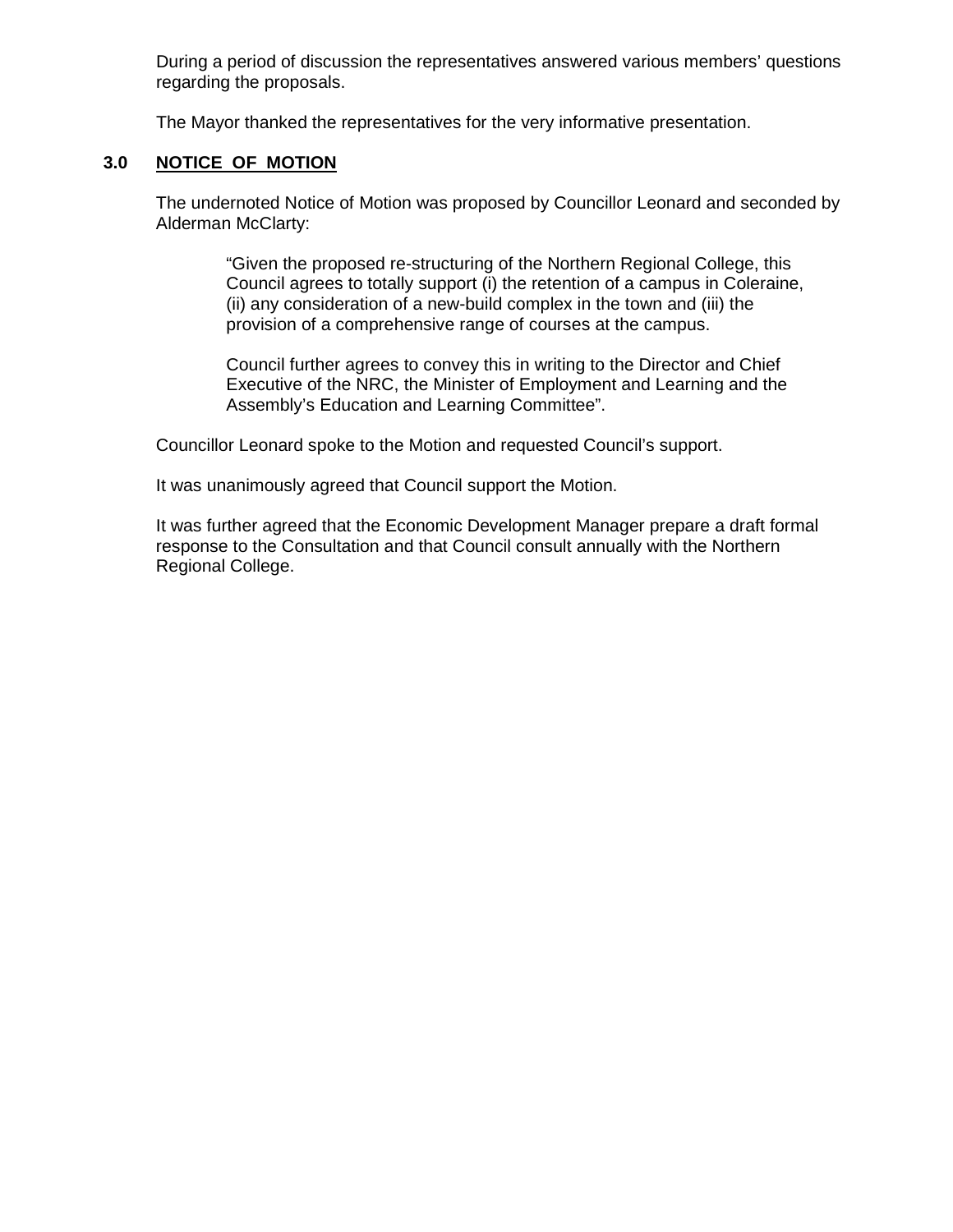# **LEISURE AND ENVIRONMENT COMMITTEE**

# **1 st June, 2010.**

The Mayor, Councillor S. Gilkinson

The Deputy Mayor, Councillor W. A. King

#### **Aldermen**

| E. T. Black (Mrs.)  | D. McClarty          |
|---------------------|----------------------|
| W. T. Creelman      | W. J. McClure        |
| M. T. Hickey (Mrs.) | (Items $1.0 - 7.0$ ) |

#### **Councillors**

| C. S. Alexander (Ms.) | <b>B.</b> Fitzpatrick     |
|-----------------------|---------------------------|
| (Items $1.0 - 6.0$ )  | N. F. Hillis              |
| D. D. Barbour         | R. Loftus (Mrs.)          |
| J. M. Bradley         | G. L. McLaughlin          |
| O. M. Church (Mrs.)   | R. A. McPherson           |
| T. J. Deans           | A. McQuillan              |
| (Items $1.0 - 7.0$ )  | (Items $3.1.1 - 11.1.6$ ) |
| E. P. Fielding (Mrs.) |                           |

# **Officers in**

Attendance: Town Clerk and Chief Executive, Director of Technical Services, Director of Environmental Health, Interim Director of Leisure Services, Leisure Services Officer (Services) (Items 1.0 – 11.0), Senior Technical Officer (Items 3.1.2 - 11.1.6) and Administrative Assistant.

### **1.0 WELCOME**

 The Chairman welcomed everyone to the meeting and extended a special welcome to Mr. Peter Appleton, the Interim Director of Leisure Services.

#### **2.0 "IN COMMITTEE"**

It was agreed that the "In Committee" items be discussed at the end of the meeting.

#### **3.0 ENVIRONMENTAL HEALTH REPORT**

 The Report of the Director of Environmental Health was considered (previously supplied).

Matters arising:

#### **3.1 Strategy for Sustainable Development**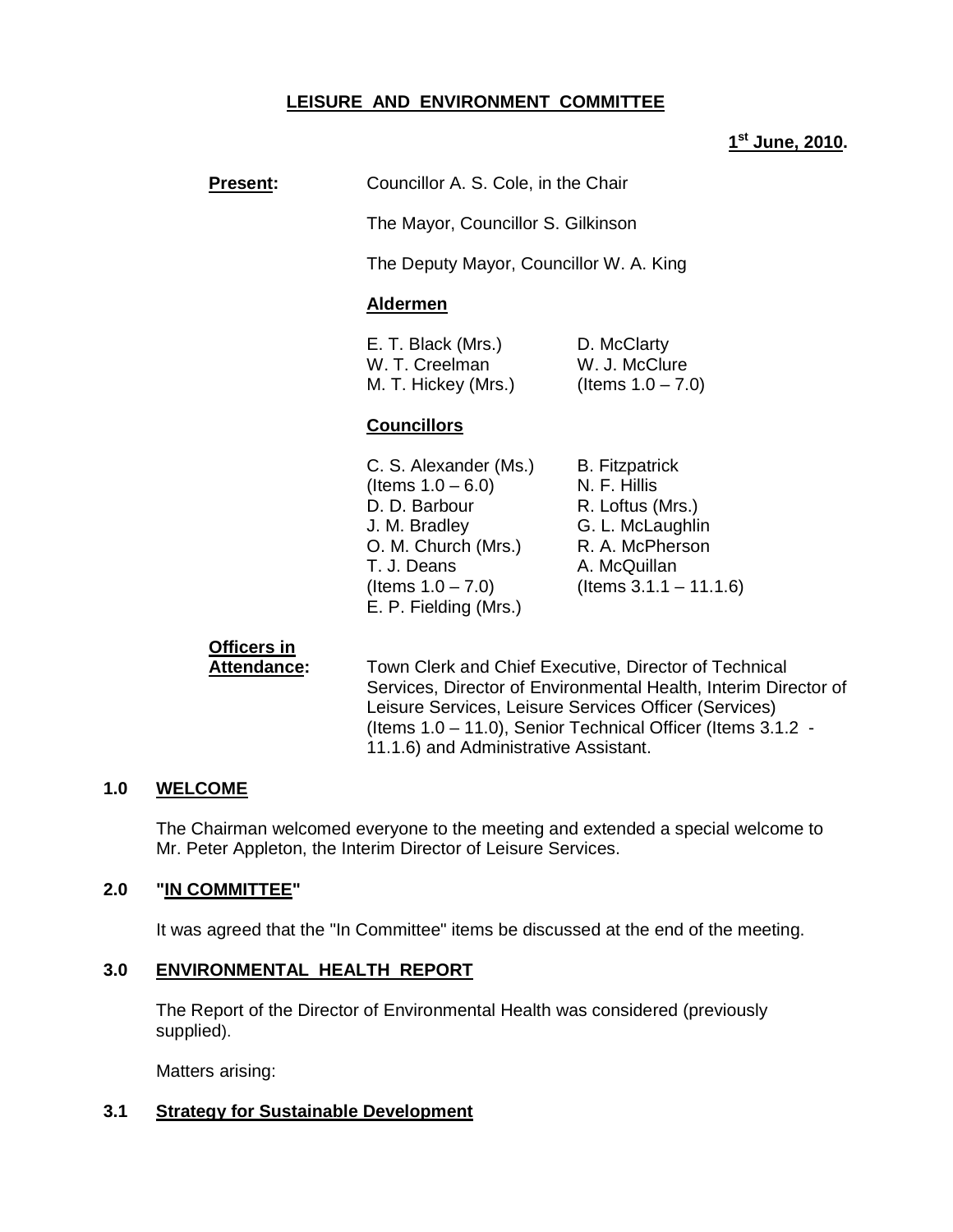# **3.1.1 Council Strategy**

Consideration was given to information on this topic, as detailed in the report.

#### **Recommended:**

 That Council approve the following five priority areas in order to achieve a 15% improvement in the overall organisational SAM score:

| Strategic integration | embedding at service level<br>measurement and review<br>capacity building |
|-----------------------|---------------------------------------------------------------------------|
| Internal integration  | communication<br>environmental management                                 |

#### **3.1.2 Borough Strategy**

Consideration was given to information on this topic, as detailed in the report.

#### **Recommended:**

 That Council approve the preparation and development of a draft Borough Sustainable Development Strategy, as outlined in the report, for consideration this year.

 The Director of Environmental Health answered members' various questions and noted comments.

#### **3.2 For Information**

Members noted information on the undernoted topics, as detailed in the report:

- North West 200 Health and Wellbeing Event
- Skills Development Complimentary Training
- Health and Wellbeing Week Evaluation Report
- Streetwise Monday,  $7<sup>th</sup>$  Friday, 11<sup>th</sup> June, 2010
- Men's Health Week Monday,  $14^{th}$  Friday,  $18^{th}$  June, 2010

#### **3.2.1 Outcome of Legal Proceedings**

#### **The Dogs (NI) Order 1983 as amended by The Dangerous Dogs (NI) Order 1991**

Members noted the undernoted details on this topic.

- (i) Defendant: Justin Purcell 12 Ardina Road **Castlerock** 
	- Offences: (i) Allowing a dog to stray contrary to Article 22 of The Dogs (NI) Order 1983
		- (ii) The dog was not wearing identification contrary to Article 31 (2) of The Dogs (NI) Order 1983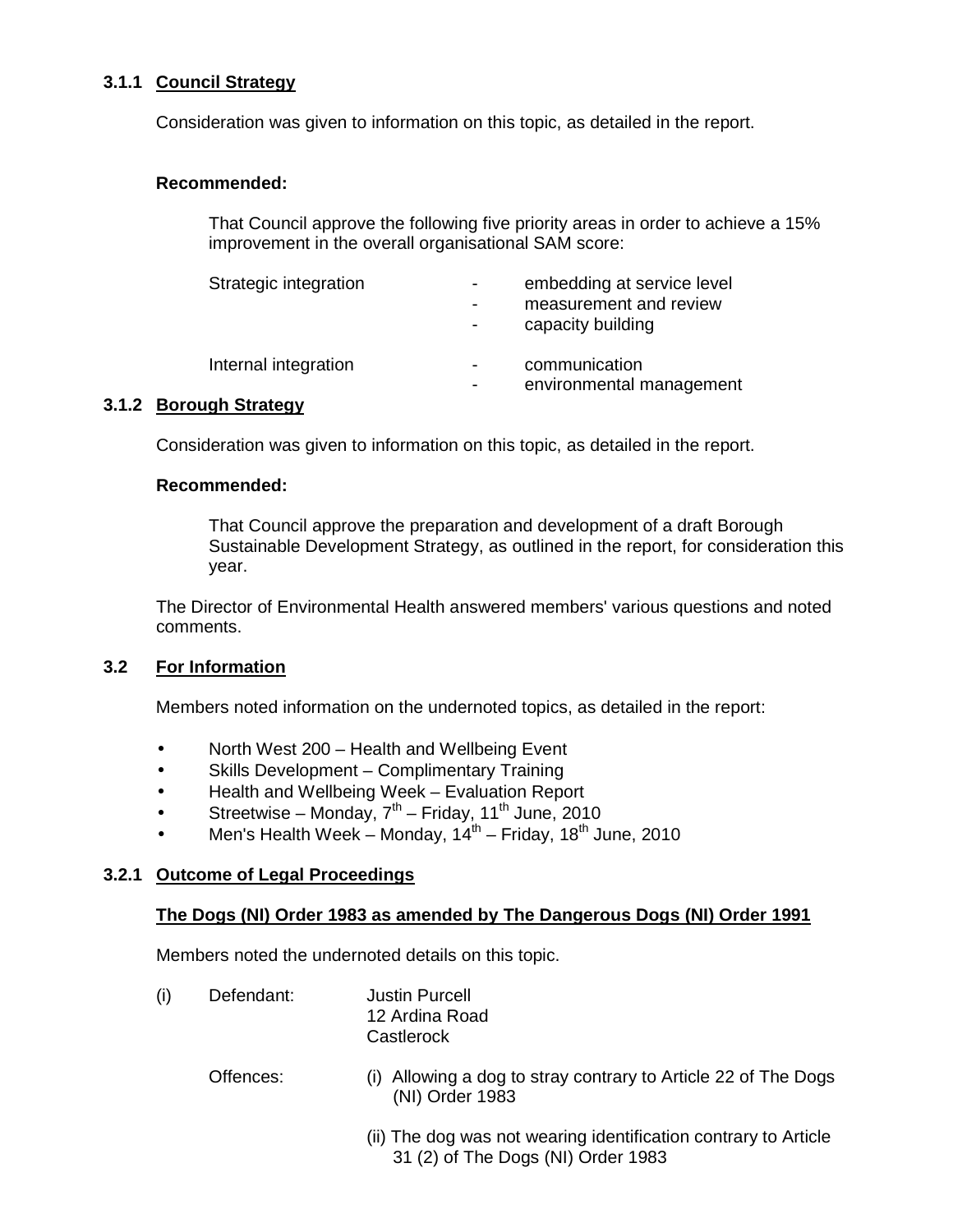|      | Result:    | <b>Fines</b><br>Costs<br>Court Costs £19<br>Total       | £ $25 \times 2$<br>£70<br>£139                                                                  |
|------|------------|---------------------------------------------------------|-------------------------------------------------------------------------------------------------|
| (ii) | Defendant: | Mrs. Alison Cunning<br>9 Glenburn Crescent<br>Coleraine |                                                                                                 |
|      | Offence:   |                                                         | Keeping a dog without a valid licence contrary to Article 17 (1)<br>of The Dogs (NI) Order 1983 |
|      | Result:    | Fine<br>Costs<br>Court Costs £16<br>Total               | £ 50<br>£70<br>£136                                                                             |

# **4.0 TECHNICAL SERVICES REPORT**

The Report of the Director of Technical Services was considered (previously supplied).

Matters arising:

#### **4.1 Entertainment Licence**

#### **4.1.1 Garage/Store, 20 Mayoghill Road, Garvagh**

 An application for a grant of an Entertainment Licence had been received from Mr. D. McFetridge.

Day and time on which it is intended to provide entertainment:

 $18^{th}$  June 2010: 7.30 p.m.  $-1.00$  a.m.

#### **Recommended:**

 That the Entertainment Licence be granted subject to no PSNI objections and compliance with any recommendations made by the NI Fire and Rescue Service and Council's Licensing Department, inclusive of the following special conditions:

- All requirements as contained within Night Safe Coleraine Code of Best Practice 2008.
- All door supervisors employed must be licensed with a scheme recognised by Coleraine Borough Council.

#### **4.2 Ruinous and Dilapidated Buildings and Neglected Sites**

Consideration was given to information on this topic, as detailed in the report.

 A discussion ensued and the Director of Technical Services answered members' various questions and noted comments.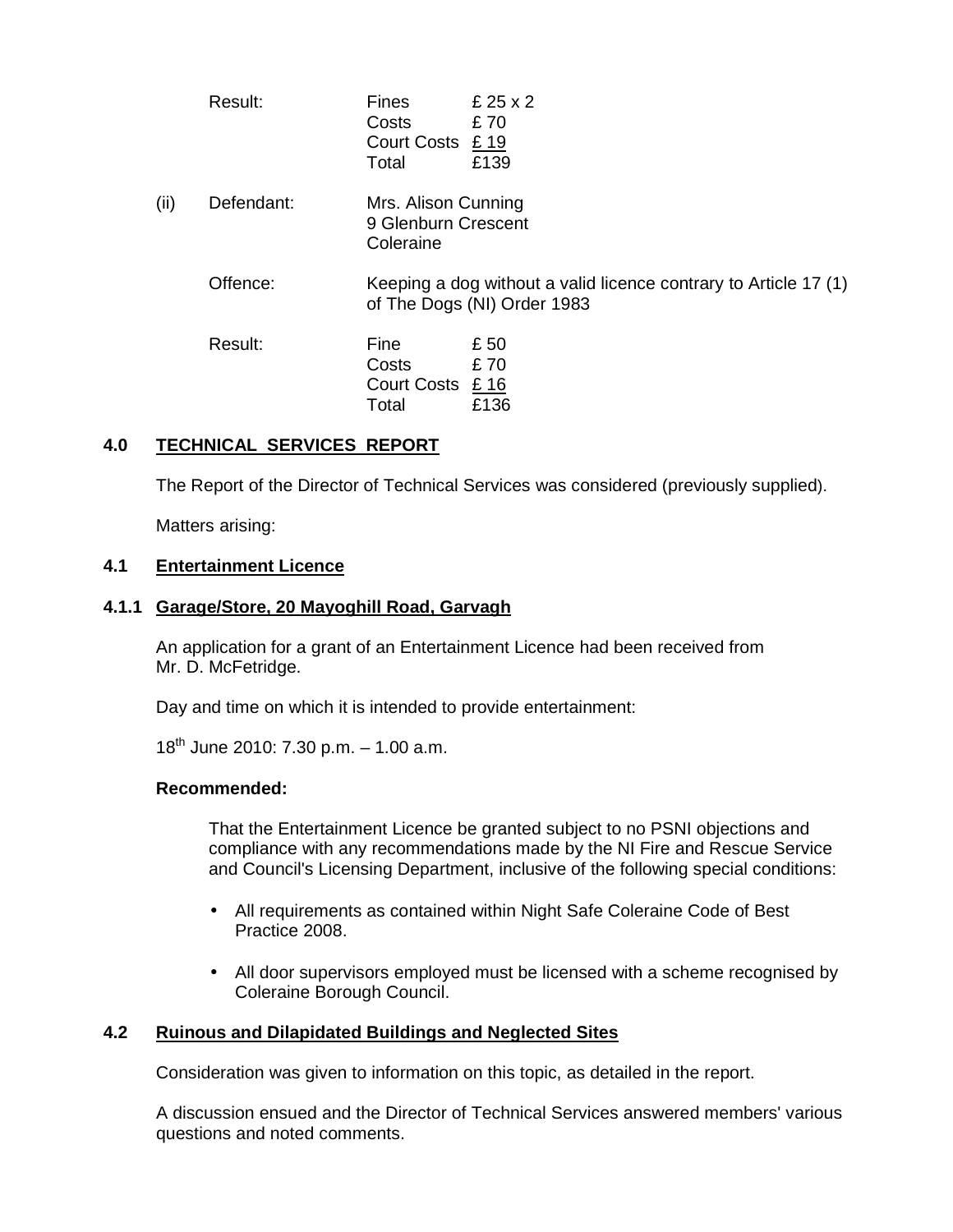#### **Recommended:**

 That the matter be referred to the Property Working Group for the individual buildings involved to be considered and to explore the serving of notices under Article 66 of the Pollution Control and Local Government (NI) Order 1978.

The Director of Technical Services would arrange a meeting.

#### **4.3 For Information**

#### **4.3.1 North West Regional Waste Management Group**

 The Director of Technical Services updated members on this topic, as detailed in the report.

 Members were disappointed to learn that it was proposed to include a condition within the MBT contact that residual waste produced at the MBT plant would be disposed at Craigahulliar, until the site had reached its capacity, at cost price with no element of profit for Council.

 A member suggested that before anything was agreed a meeting be arranged to discuss the matter in more detail.

 The Director of Technical Services advised that he would arrange a meeting, investigate figures and seek legal advice.

#### **4.3.2 Litter Prosecution – Article 3 (1) of The Litter (NI) Order 1994**

#### **Outcome of Legal Proceedings**

Members noted the undernoted details on this topic:

| Defendant/Offender: | Mrs. A. Kane<br>6 Oakvale Park<br>Coleraine       |
|---------------------|---------------------------------------------------|
| Result:             | Convicted                                         |
| Defendant to pay:   | Fine<br>£50<br>Legal Costs £70<br>Court Costs £16 |

A discussion ensued about the low level fines for litter offences.

#### **Recommended:**

 On the proposal of Councillor Deans and seconded by Alderman McClure, that Council write to the Justice Minister to ask for an increase of fines for litter offences to reflect the adverse effect of littering in the province.

#### **4.3.3 Building Control**

Members noted that approval had been granted for 63 applications.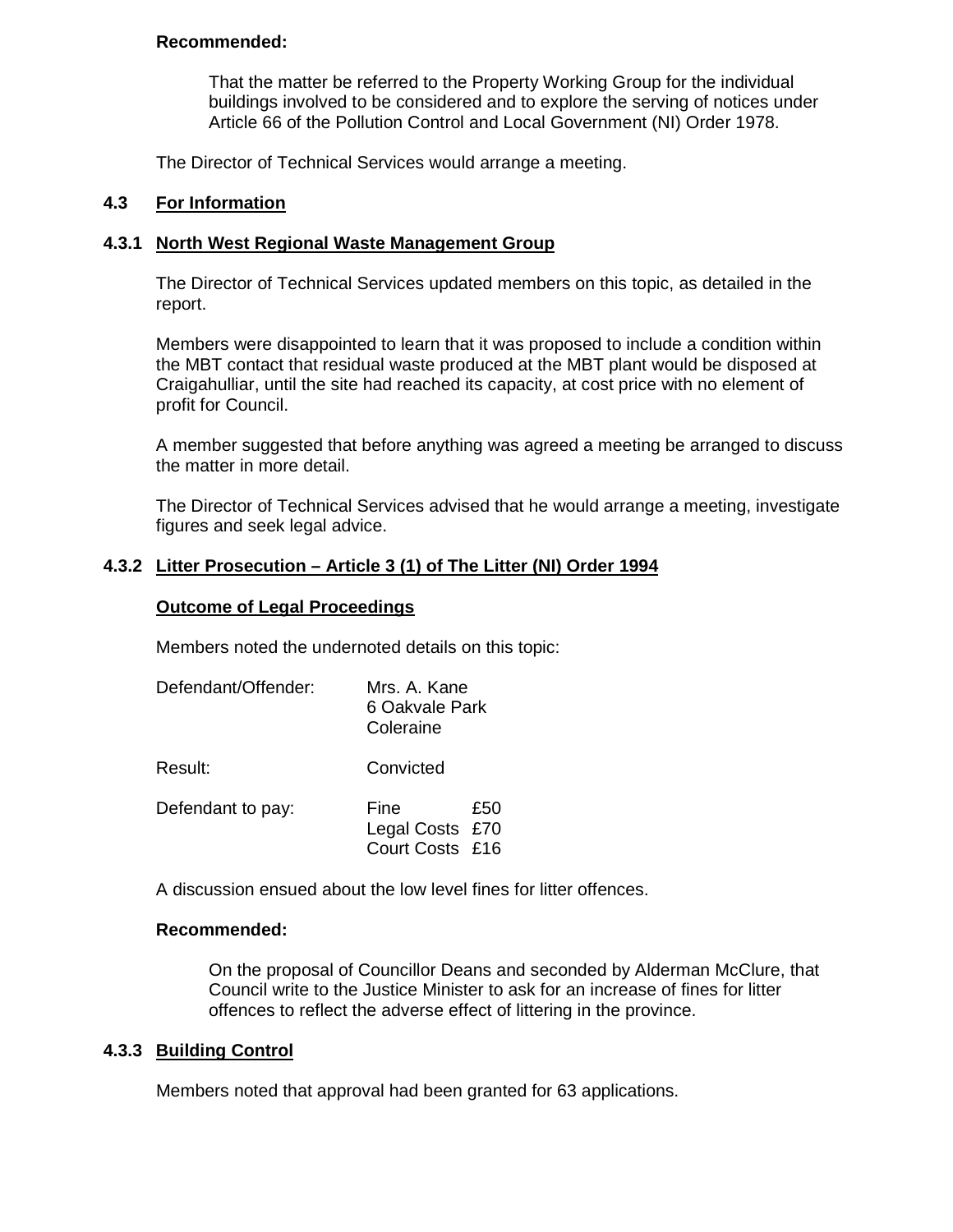# **5.0 LEISURE SERVICES REPORT**

 The Report of the Interim Director of Leisure Services was considered (previously supplied).

Matters arising:

# **5.1 County Londonderry Football Association**

#### **Recommended:**

 That Council contribute £500 to the County Londonderry Football Association to support preparation for and participation in the 2010 Northern Ireland Milk Cup Football Tournament.

#### **5.2 Garvagh Clydesdale and Vintage Vehicle Club**

#### **Recommended:**

 That Council contribute £1,000 to Garvagh Clydesdale and Vintage Vehicle Club to assist them with promoting the Annual Show and Parade in Garvagh on Saturday 4<sup>th</sup> September, 2010.

#### **5.3 Portrush Summer Theatre**

#### **Recommended:**

 That Council contribute £2,000 to Portrush Summer Theatre to assist them with the promotion of the 2010 season.

#### **5.4 For Information**

Members noted information on the undernoted topics, as detailed in the report.

- Summer Recreation Programme 2010
- Museums
	- Coleraine Regional Museum at the Market Yard **Members noted that an updated report on the project would be presented at a Special Meeting at the end of the month**.
	- Peace III 7a Cultural Connections
	- Hugh Thompson  $150<sup>th</sup>$  Anniversary
- $\bullet$  6<sup>th</sup> Annual Causeway Coast Ford Fair Sunday, 6<sup>th</sup> June, 2010
- Castlerock Clydesdale Horse Show and Family Fun Day Saturday, 12<sup>th</sup> June, 2010
- Causeway Coast Triathlon Sunday 13<sup>th</sup> June, 2010
- Schools Beach Volleyball Competition and Adult Pairs Competition Friday,  $25<sup>th</sup>$ June and Saturday, 26<sup>th</sup> June, 2010
- Kilwacky Races, Kilrea Saturday,  $26<sup>th</sup>$  June, 2010
- Guided Walks Programme
- Bike Week  $13^{th}$   $27^{th}$  June, 2010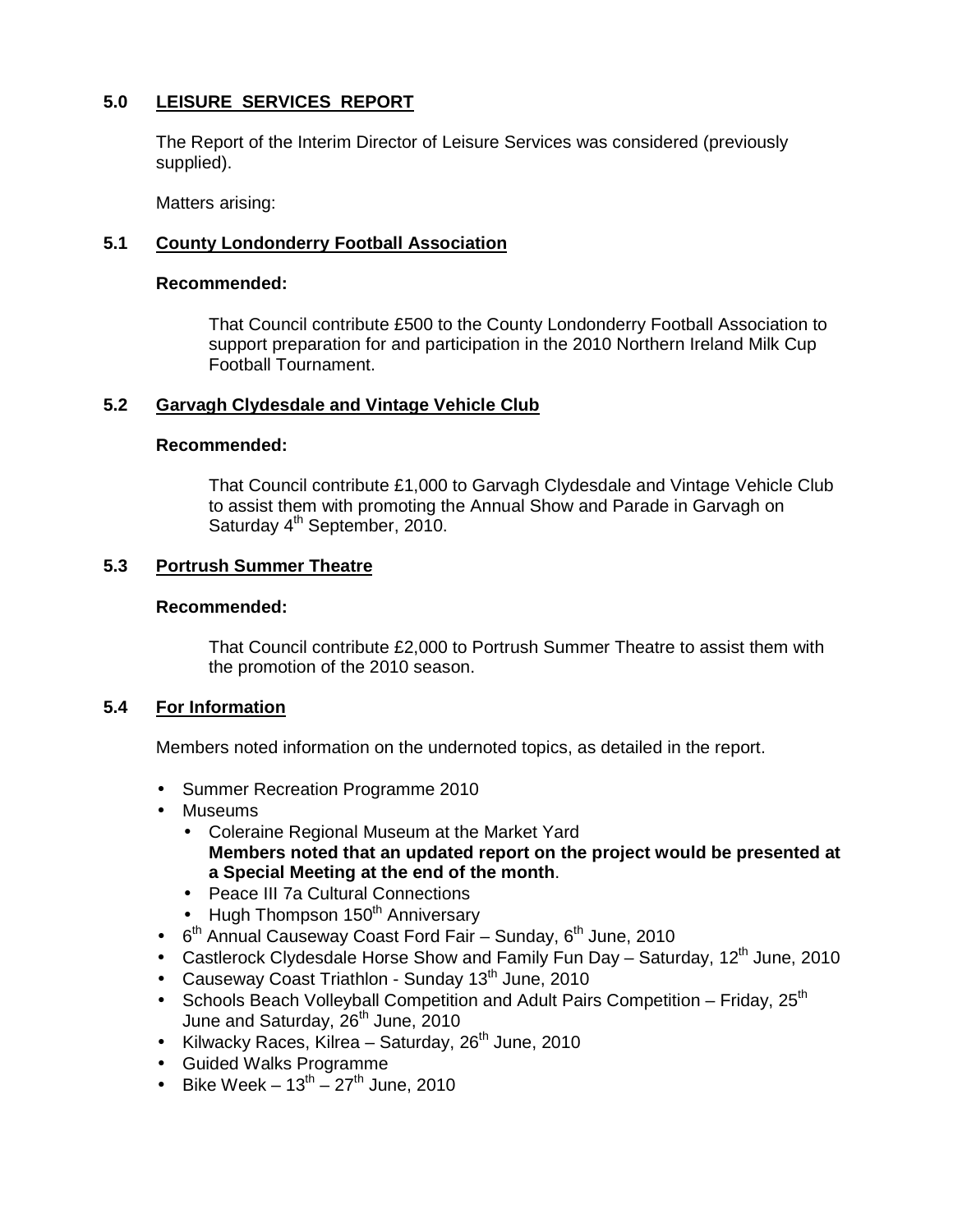# **6.0 LETTER FROM EDWIN POOTS, MINISTER OF THE ENVIRONMENT AND NOTE FROM NILGA – PROGRESSING THE DELIVERY OF LOCAL GOVERNMENT REFORM**

Read letter dated 28<sup>th</sup> May, 2010 from Edwin Poots, Minister of the Environment, (circulated) seeking to ascertain if Local Government would fund the full up front cost of implementation.

#### **Recommended:**

That Council respond by stating that Local Government is not opposed to funding the reform programme, however, a robust business case with more detail is required before a firm commitment could be given.

# **7.0 ON-STREET DRINKING BYE-LAWS**

 In response to a member's question, the Director of Environmental Health advised that the current bye-laws were being reviewed and revised areas would be brought to Council for approval.

# **8.0 TOILETS - THE CRESCENT, PORTSTEWART**

 A member advised that he had received complaints regarding the lack of toilet facilities at The Crescent, Portstewart and queried if toilets in the café were for patrons only.

 The Leisure Services Officer (Services) advised that there were two toilets for the public and two for the café. He informed members that difficulties could arise at peak times but the main toilets at the Town Hall could also be used. He reported that portaloos could be brought in for large events which would alleviate the problem and better signage for the main toilets could be investigated.

# **9.0 MOTOR HOMES - LANSDOWNE, PORTRUSH**

 A member requested an update on the parking of motor homes at Lansdowne, Portrush. The Director of Technical Services advised that he contacted Roads Service asking if something could be done in the interim period but he had not received a reply.

 The Director of Environmental Health suggested that members may wish to raise the issue again with Roads Service.

# **10.0 COLERAINE TWELFTH FESTIVAL 2010**

 A member advised that the Causeway Speciality Market was due to be held on Saturday, 10<sup>th</sup> July, 2010 which coincided with events for the Coleraine Twelfth Festival at The Diamond, Coleraine and suggested that the Market be held a week later on 17<sup>th</sup> July, 2010.

The Town Clerk and Chief Executive would investigate the matter.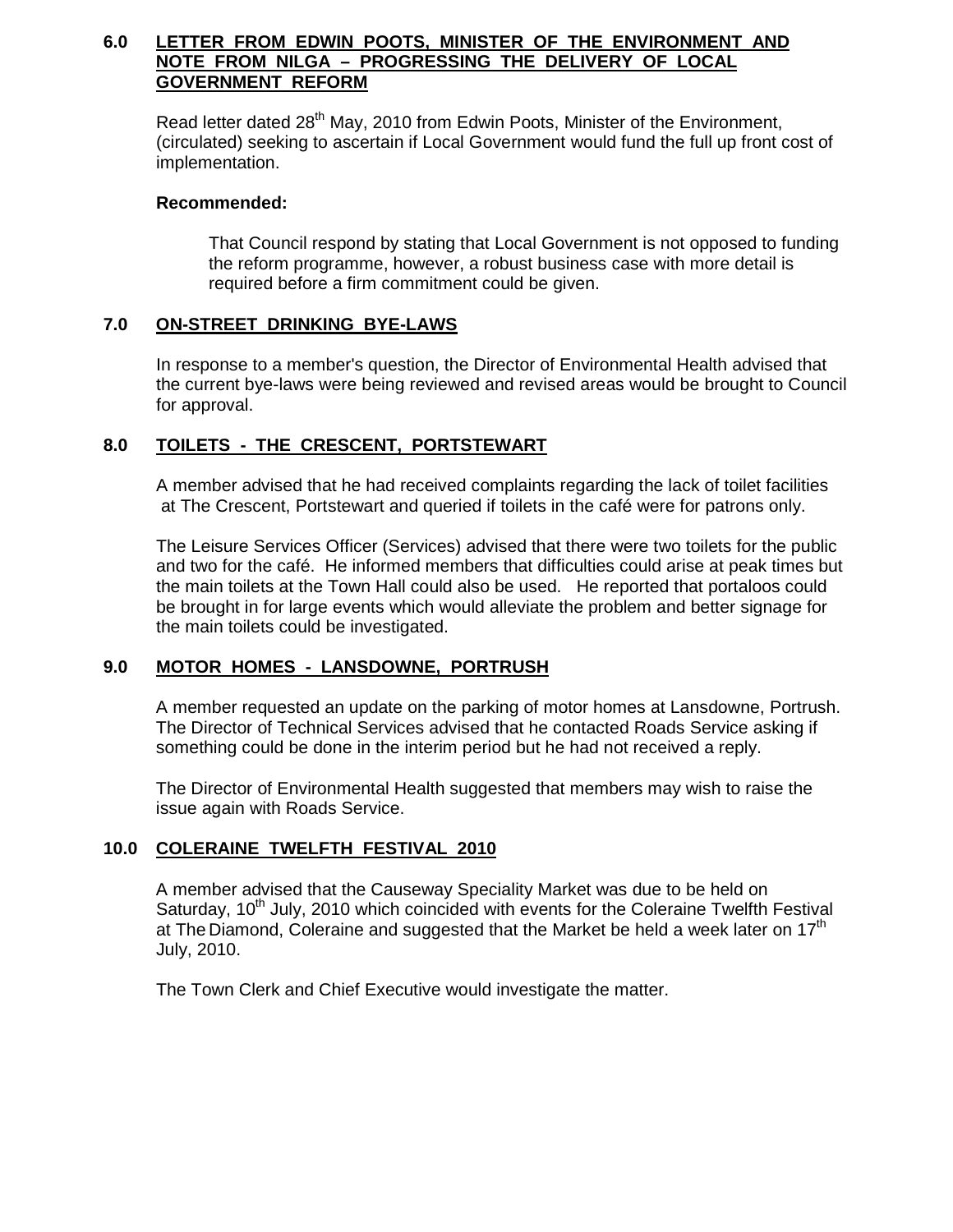# **PLANNING COMMITTEE**

#### **8 June 2010.**

| <b>Present:</b>                   | Councillor W. J. McClure in the Chair                                                                                                                                                                                                         |                                                                                                                                        |  |
|-----------------------------------|-----------------------------------------------------------------------------------------------------------------------------------------------------------------------------------------------------------------------------------------------|----------------------------------------------------------------------------------------------------------------------------------------|--|
|                                   | The Mayor, Councillor N. F. Hillis                                                                                                                                                                                                            |                                                                                                                                        |  |
|                                   | The Deputy Mayor, Councillor A. S. Cole                                                                                                                                                                                                       |                                                                                                                                        |  |
|                                   | <b>Aldermen</b>                                                                                                                                                                                                                               |                                                                                                                                        |  |
|                                   | W. T. Creelman<br>M. T. Hickey (Mrs.)                                                                                                                                                                                                         | D. McClarty<br>W. J. McClure                                                                                                           |  |
|                                   | <b>Councillors</b>                                                                                                                                                                                                                            |                                                                                                                                        |  |
|                                   | C. S. Alexander (Ms.)<br>J. M. Bradley<br>O. M. Church (Mrs.)<br>T. J. Deans<br>E. P. Fielding (Mrs.)<br><b>B.</b> Fitzpatrick<br>S. Gilkinson<br>D. Harding                                                                                  | W. A. King<br><b>B.</b> Leonard<br>R. A. Loftus (Mrs.)<br>G. L. McLaughlin<br>R. A. McPherson<br>A. McQuillan<br>(Items $3.0 - 11.3$ ) |  |
| Also in<br><b>Attendance:</b>     | Representatives from the Planning Service -<br>Mr. P. Duffy and Mr. A. McGreavy<br>Principal Administrative Officer, Senior Environmental<br><b>Health Officer and Administrative Assistant</b><br>Alderman Mrs. Black and Councillor Barbour |                                                                                                                                        |  |
| Officers in<br><b>Attendance:</b> |                                                                                                                                                                                                                                               |                                                                                                                                        |  |
| Apologies:                        |                                                                                                                                                                                                                                               |                                                                                                                                        |  |

#### **1.0 WELCOME**

The Chairman welcomed everyone to the Meeting.

## **2.0 ELECTION OF VICE CHAIRMAN**

It was proposed by Councillor Mrs. Church and seconded by Alderman McClarty:

That Councillor King be appointed Vice Chairman.

It was proposed by Alderman Mrs. Hickey and seconded by Councillor McLaughlin:

That Councillor Ms. Alexander by appointed Vice Chairman.

 On being put to the Meeting Councillor Ms. Alexander received five votes and Councillor King received eleven votes.

# **3.0 DRAFT NORTHERN AREA PLAN - UPDATE**

The Chairman welcomed Miss Heather McSparron and Mrs. Karen Dickson, NAP Team, who were in attendance to update members on the Draft Northern Area Plan.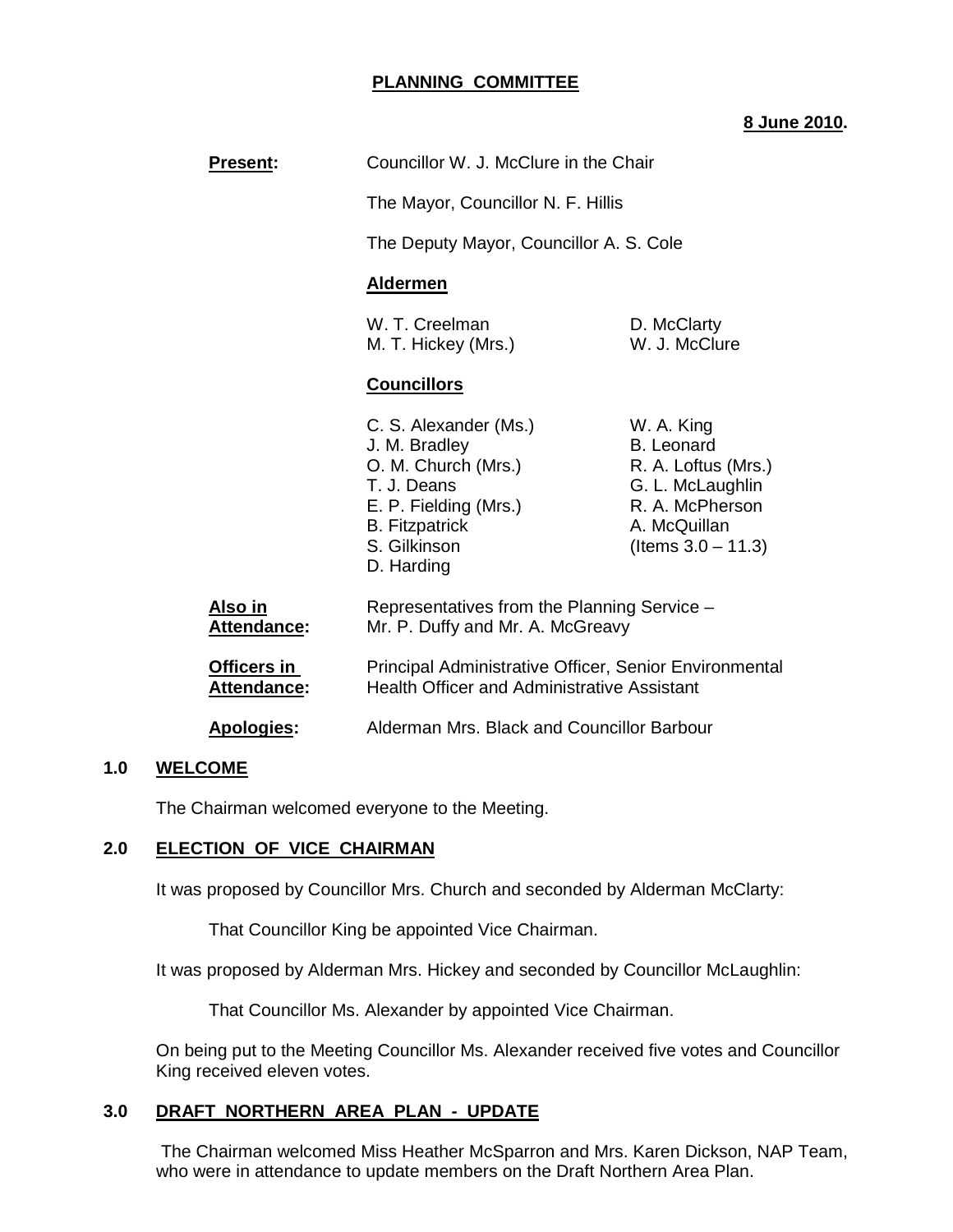Miss McSparron elaborated on the independent process including the formal timetable which scheduled the enquiry to commence April/May 2011.

 A full discussion ensued when Miss McSparron answered various members' questions including concerns regarding the timescale of the process.

 It was agreed that Council's Planning Consultant be requested to update members on Council's submission to the Draft NAP consultation

The Chairman thanked the representatives for attending.

### **4.0 PLANNING APPLICATIONS**

A list of thirty-two applications was presented for consideration (previously supplied).

# **Applications Deferred from Previous Meeting**

| 4.1                     | <b>Application No. 1</b><br>C/2008/0625/F<br>Retrospective planning application                                                            | The opinion of the Planning Service<br>was to refuse.                                                                     |  |
|-------------------------|--------------------------------------------------------------------------------------------------------------------------------------------|---------------------------------------------------------------------------------------------------------------------------|--|
|                         | for road side lay-by approximately<br>35m in width and 10m in depth and<br>weighbridge on lands to the south<br>of No. 56 Ballinteer Road, | Correspondence dated 4 June 2010<br>from WYG Planning, Belfast had been<br>circulated to each member.                     |  |
|                         | Macosquin for J. Christie                                                                                                                  | It was agreed that the application be<br>removed from the schedule to facilitate<br>reassessment by the Planning Service. |  |
| 4.2                     | <b>Application No. 2</b><br>C/2009/0771/F<br>Single storey rear extension to                                                               | The opinion of the Planning Service<br>was to approve.                                                                    |  |
|                         | provide family room at 4 Cairnvale<br>Park, Coleraine for Mr. and Mrs.<br>Robinson                                                         | It was agreed that the application be<br>approved.                                                                        |  |
| 4.3                     | <b>Application No. 3</b><br>C/2009/0803/F<br>Retention and conversion of stable                                                            | The opinion of the Planning Service<br>was to approve.                                                                    |  |
|                         | block for residential use at 22A<br>Atlantic Road, Coleraine for<br>Ms. H. Jackson                                                         | It was agreed that the application be<br>approved.                                                                        |  |
| <b>New Applications</b> |                                                                                                                                            |                                                                                                                           |  |
| 4.4                     | Application No. 4<br>C/2009/0696/F<br>Proposed replacement dwelling                                                                        | The opinion of the Planning Service<br>was to refuse.                                                                     |  |
|                         | with attached garage at 42<br>Drumsaragh Road, Kilrea for<br>Mr. and Mrs. B. McCloskey                                                     | It was proposed by Councillor Mrs.<br>Loftus, seconded by Alderman Mrs.<br>Hickey and agreed:                             |  |

 That the application be deferred for one month to facilitate an office meeting on the grounds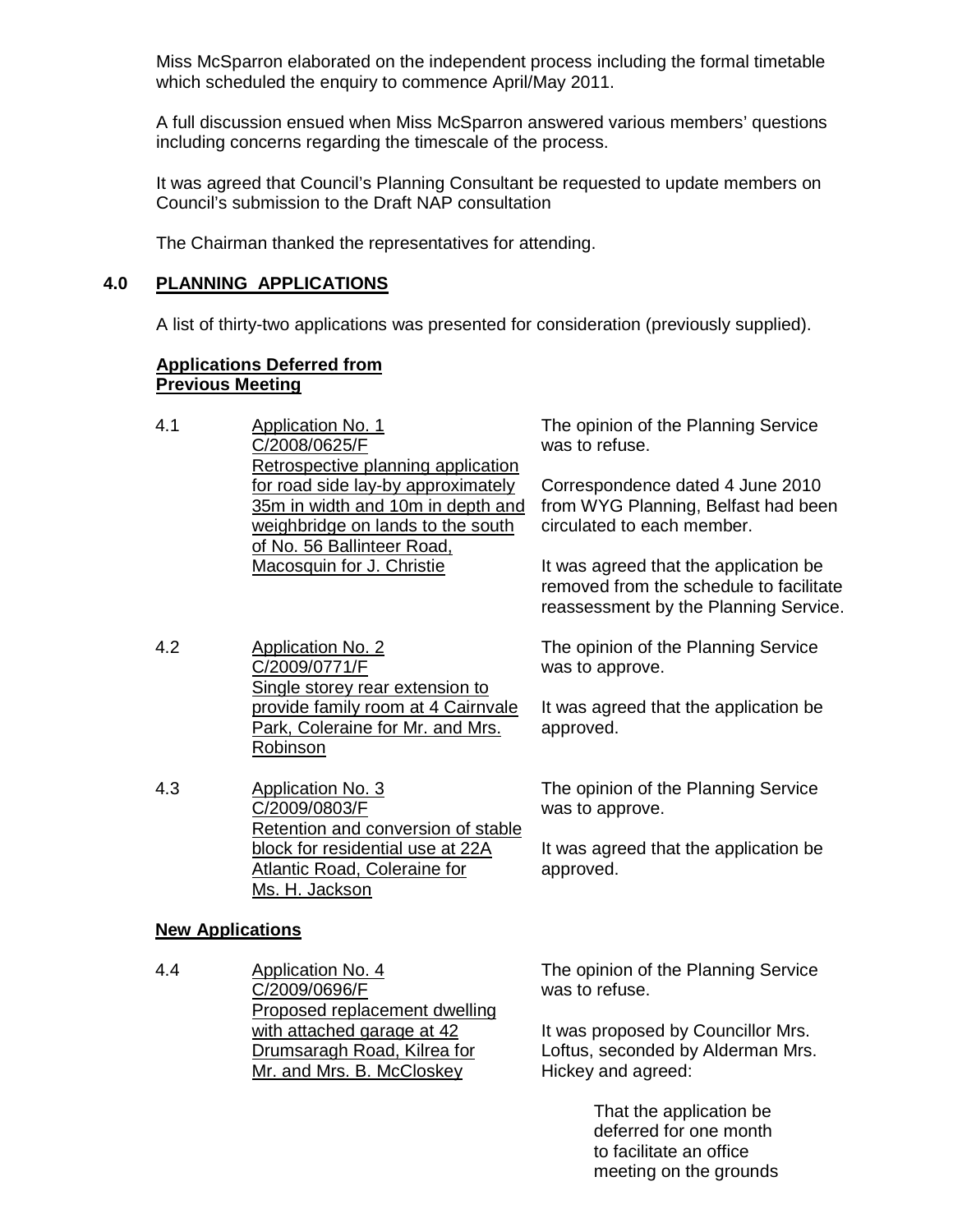that all material planning considerations had not been assessed.

| 4.5 | <b>Application No. 7</b><br>C/2009/0780/F<br>Development of brown field infill<br>site to provide single split level<br>dwelling and detached garage and<br>associated site works (amended<br>plans, changes to house design)<br>adjacent to No. 9 Craigahulliar<br>Road, Portrush for W. Patterson | The opinion of the Planning Service<br>was to approve.<br>It was proposed by Councillor Ms.<br>Alexander, seconded by Councillor<br>Gilkinson and agreed:<br>That the application be<br>deferred for one month<br>to facilitate an office<br>meeting on the grounds<br>that all material planning<br>considerations had not<br>been assessed. |
|-----|-----------------------------------------------------------------------------------------------------------------------------------------------------------------------------------------------------------------------------------------------------------------------------------------------------|-----------------------------------------------------------------------------------------------------------------------------------------------------------------------------------------------------------------------------------------------------------------------------------------------------------------------------------------------|
| 4.6 | <b>Application No. 11</b><br>C/2010/0002/F<br>Proposed new farm dwelling and<br>garage adjacent to 91 Killyvally<br>Road, Garvagh for<br>Mr. R. Armstrong                                                                                                                                           | The opinion of the Planning Service<br>was to refuse.<br>It was proposed by the Deputy Mayor,<br>seconded by Councillor Deans and<br>agreed:<br>That the application be<br>deferred for one month<br>to facilitate an office<br>meeting on the grounds<br>that all material planning<br>considerations had not<br>been assessed.              |
| 4.7 | Application No. 13<br>C/2010/0083/O<br>Site for dwelling beside<br>24 Creamery Road, Coleraine for<br>Mr. I. Carson                                                                                                                                                                                 | The opinion of the Planning Service<br>was to refuse.<br>It was proposed by Councillor Bradley,<br>seconded by Councillor McPherson<br>and agreed:<br>That the application be<br>deferred for one month<br>to facilitate an office<br>meeting on the grounds<br>that all material planning<br>considerations had not<br>been assessed.        |
| 4.8 | <b>Application No. 14</b><br>C/2010/0086/F<br>Demolition of existing building and<br>construction of three apartments at<br>17a Bath Terrace, Portrush for<br>McCloskey & O'Kane                                                                                                                    | The opinion of the Planning Service<br>was to approve.<br>It was proposed by Councillor Ms.<br>Alexander, seconded by Councillor<br>Fitzpatrick and agreed:                                                                                                                                                                                   |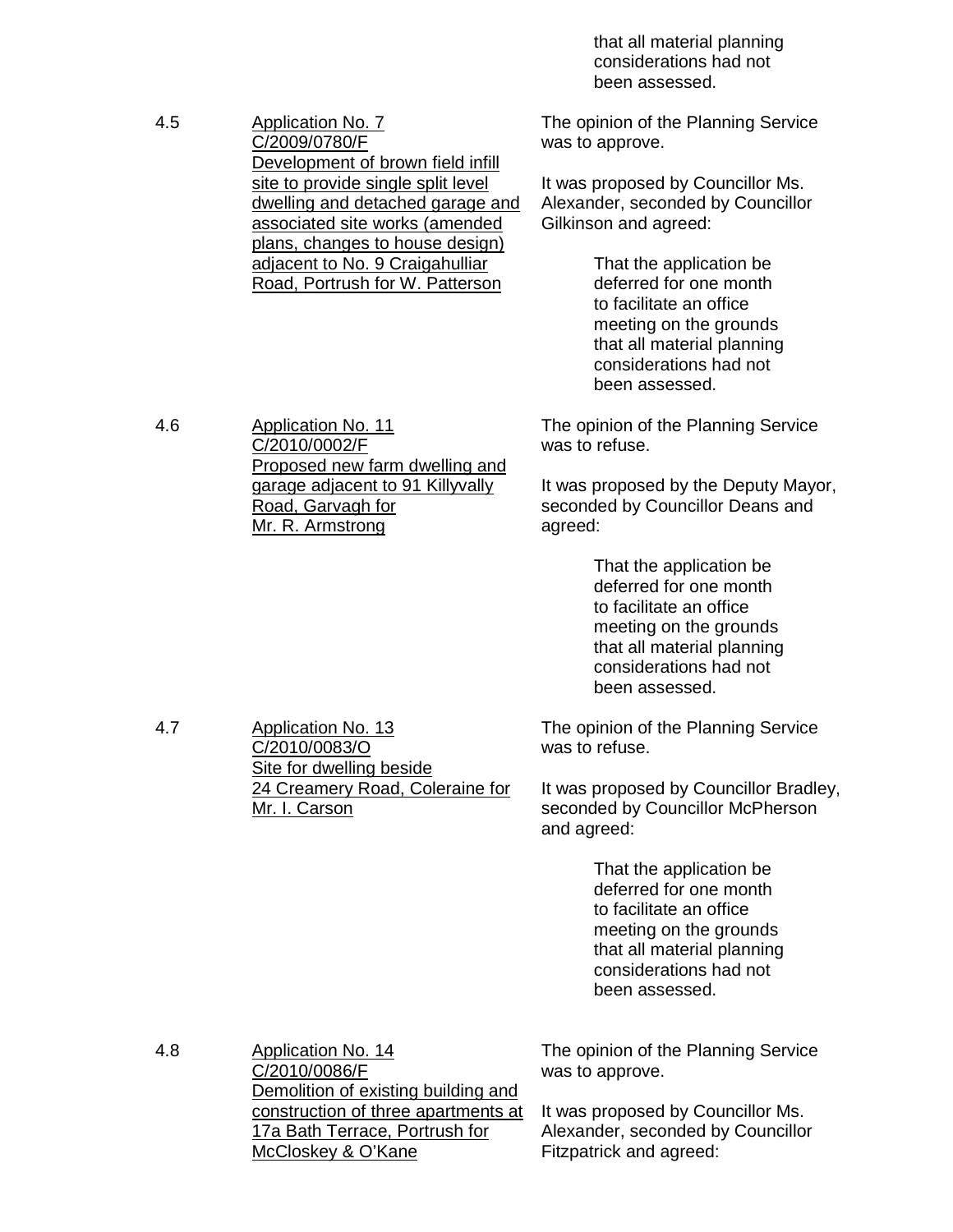That the application be deferred for one month to facilitate an office meeting on the grounds that all material planning considerations had not been assessed.

The opinion of the Planning Service was to refuse.

It was proposed by Councillor McQuillan, seconded by Councillor Mrs. Loftus and agreed:

> That the application be deferred for one month to facilitate an office meeting on the grounds that all material planning considerations had not been assessed.

The opinion of the Planning Service was to refuse.

It was proposed by Councillor Mrs. Loftus, seconded by Councillor King and agreed:

> That the application be deferred for one month to facilitate an office meeting on the grounds that all material planning considerations had not been assessed.

The opinion of the Planning Service was to approve.

It was unanimously agreed that the application be approved.

4.9 Application No. 21 C/2010/0163/F Proposed re-orientation of previously approved dwelling (C/2008/0503/RM) and new access drive onto existing lane adjacent to 51 Boleran Road, Garvagh for Mr. M. McKay

4.10 Application No. 22 C/2010/0164/F Proposed farm dwelling 220m south east of the junction of Coolnasillagh Road and Belraugh Road, Garvagh for Mr. P. McGilligan

4.11 Application No. 23 C/2010/0172/F Change of use of existing vacant showroom unit Class A1 (e) to call centre Class B1 (b) and amended car parking layout at 11 Somerset Road, Coleraine for Frazer Kidd &

**Partners** 

4.12 Application No. 26 C/2010/0195/F Siting of new mobile home within the existing curtilage (temporary permission) at 95 Moneybrannon Road, Coleraine for Mrs. S. Shaw

The opinion of the Planning Service was to refuse.

It was proposed by Councillor King, seconded by Councillor Deans and agreed:

> That the application be deferred for one month to facilitate an office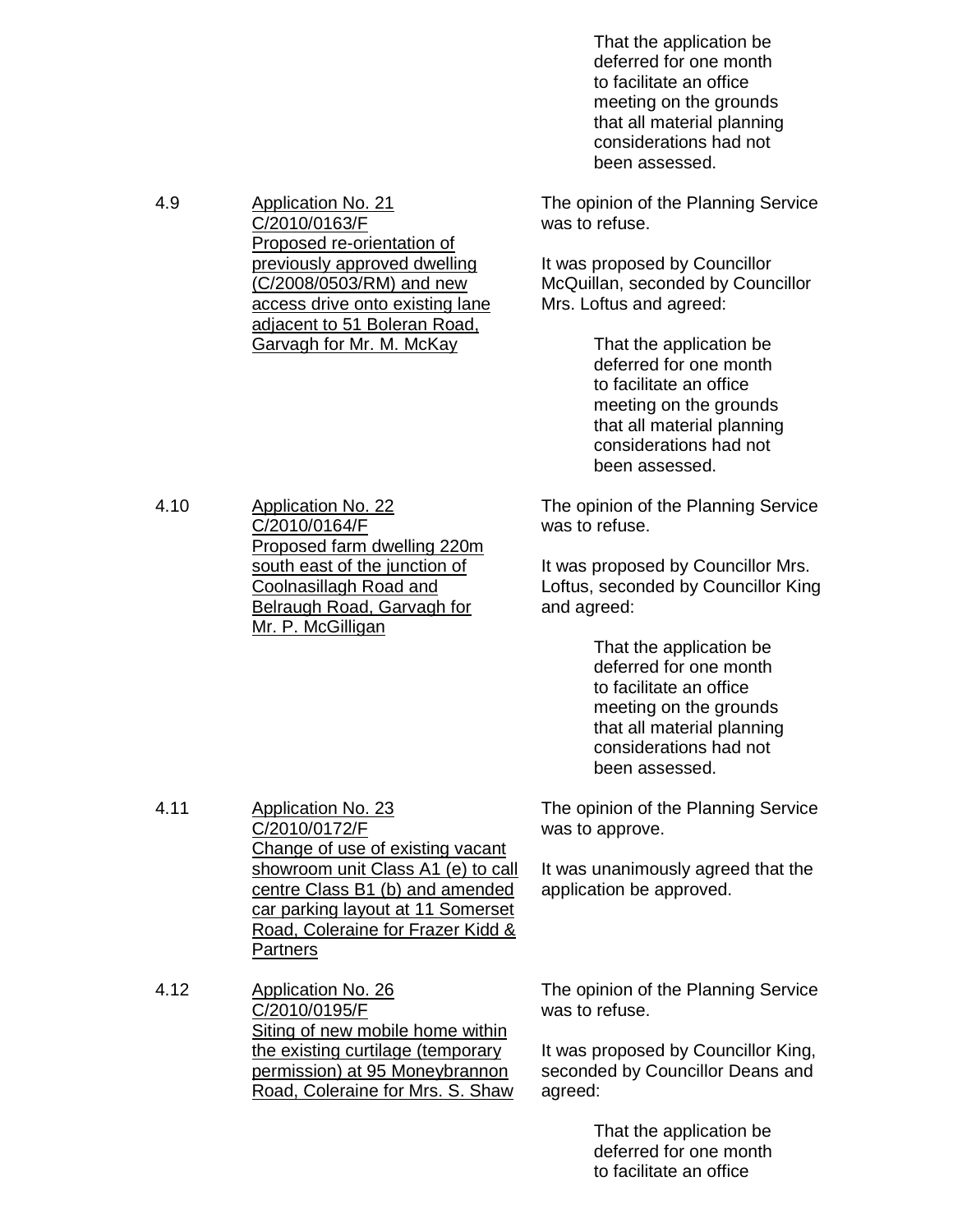meeting on the grounds that all material planning considerations had not been assessed.

4.13 Application No. 27 C/2010/0197/F Proposed infill dwelling and garage 29m south west of 33 Moneybrannon Road, Aghadowey for Mr. M. Benson The opinion of the Planning Service was to refuse. It was proposed by Councillor McQuillan, seconded by Councillor Deans and agreed:

> That the application be deferred for one month to facilitate an office meeting on the grounds that all material planning considerations had not been assessed.

# **5.0 OFFICE MEETINGS**

It was noted that the office meetings would be held on Friday 2 July 2010.

# **6.0 PLANNING APPEALS INFORMATION**

 Consideration was given to the Planning Appeals Report detailing the following (previously supplied):

# **6.1 Appeal against Enforcement Notices:**

 **Alleged unauthorised access and lane, land at 89A Mettican Road, Garvagh for Mr. Norman McFarlane**

 **Alleged unauthorised use of land for a vehicular access, laneway and garden, making a material change in the use of the said lands, land at 89A Mettican Road, Garvagh for Mr. Norman McFarlane**

The above appeals had been heard on 1 April 2010 and members noted the decision of the Planning Appeals Commission.

#### **7.0 NORTHERN IRELAND ENVIRONMENT AGENCY CRITERIA FOR LISTING - CONSULTATION DOCUMENT ON PROPOSED REVISIONS TO ANNEX C OF PLANNING POLICY STATEMENT 6**

Consideration was given to the above consultation document (previously supplied). It was noted that responses were to be submitted by 5 July 2010.

 Members noted the proposed revisions contained in the consultation document. It was, however, agreed to write to the Northern Ireland Environment Agency urging the consistent and stringent application of the existing legislation and more rigorous enforcement action against offenders.

# **8.0 PPS 21 - SUSTAINABLE DEVELOPMENT IN THE COUNTRYSIDE**

Read letter dated 2 June 2010 from the Planning Service advising members that the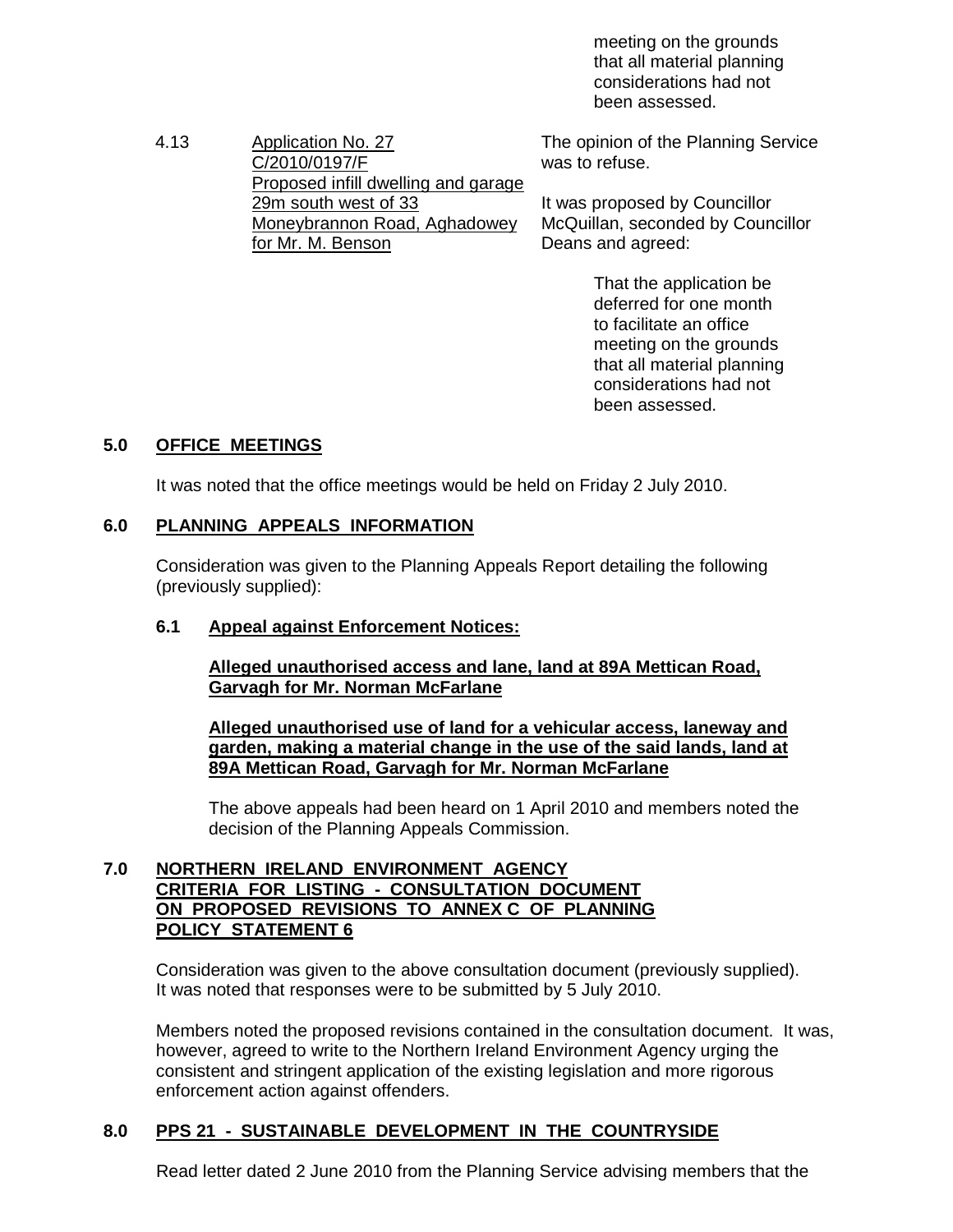Minister of the Environment had announced the publication of the final version of the new rural planning policy PPS 21 – Sustainable Development in the Countryside (copy circulated to each member). Noted.

#### **9.0 NILGA RESPONSE - REFORM OF LOCAL GOVERNMENT**

 Letter dated 4 June 2010 from the President of NILGA to the Minister of the Environment, regarding the Reform of Local Government, was circulated to each member for information.

### **10.0 NILGA ENGAGEMENT EVENT**

 Reported that a Joint Engagement Event, between NILGA and SOLACE, entitled 'Efficiencies and Improvement – The Way Forward' would be held in the Hilton Hotel, Templepatrick on 16 June 2010 from 10.00 am – 1.00 pm. Invitations had been extended to NILGA Executive members, Chief Executives, three additional members from each Council and Transition Managers.

It was agreed:

 That the Mayor, Deputy Mayor and the Vice Chairman attend the Event.

#### **11.0 PLANNING ISSUES RAISED BY MEMBERS**

#### **11.1 Landfill Site – Craigmore Road, Garvagh**

 Reference was made to alleged work being carried out around the perimeter fence at the above landfill site.

 It was agreed that the Principal Administrative Officer write to the Enforcement Section of the Planning Service requesting an update on the present position.

#### **11.2 Lansdowne Crescent, Portrush Applications C/2006/0941/F – Apartment Development and C/2009/0425/F Nursing Home Development**

#### **Application C/2009/0026/F – Hopefield Avenue, Portrush**

 The Principal Administrative Officer was asked to contact the Planning Service with regard to queries, relating to the above applications, which had been raised at the May Planning Committee meeting.

# **11.3 Cemex (NI) Ltd. – Craigahulliar Road, Portrush Application C/2008/0311/F**

 The Principal Administrative Officer was asked to write to the Minister of the Environment requesting a response with regard to the above application.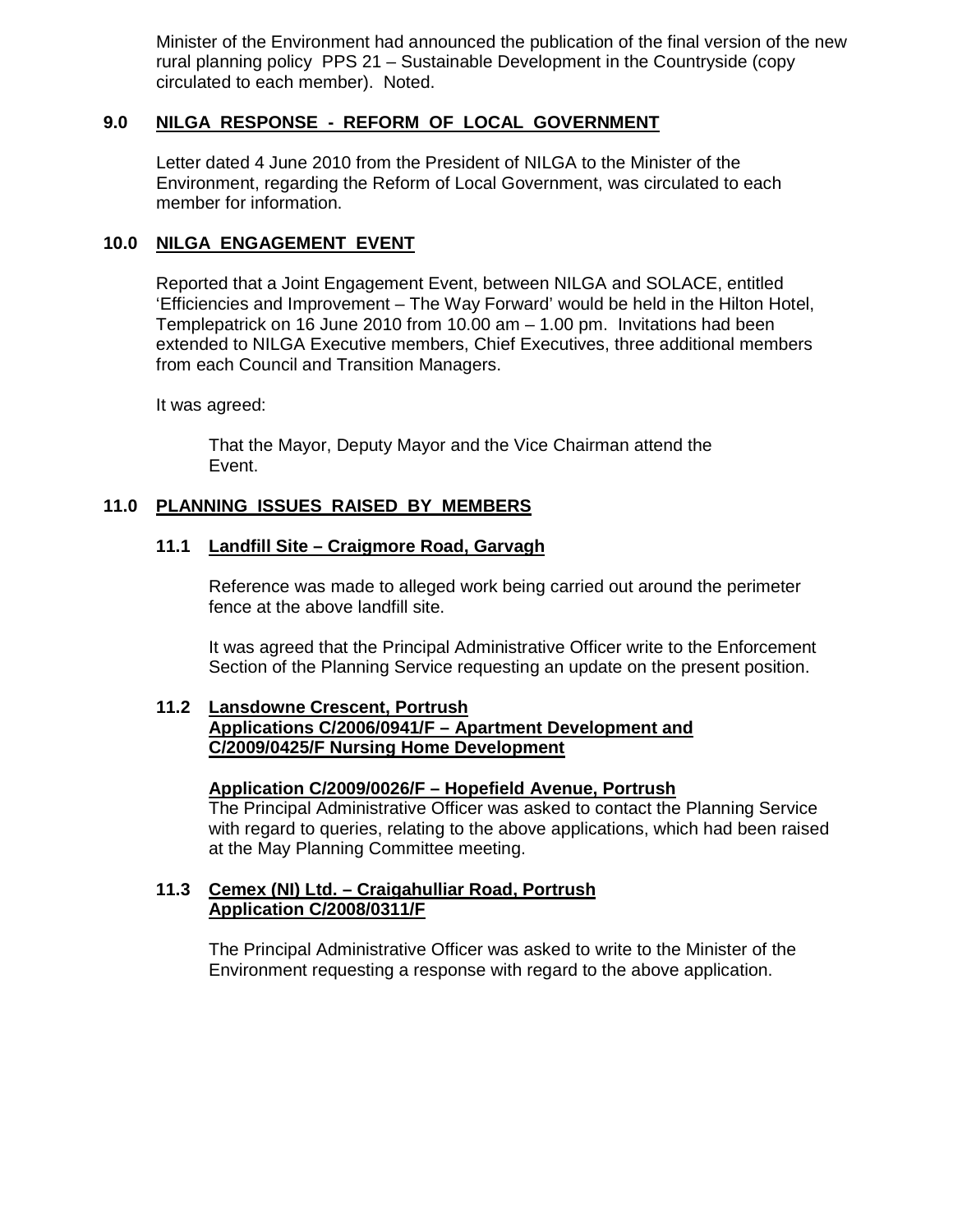#### **POLICY AND DEVELOPMENT COMMITTEE**

# **15th June, 2010.**

| <b>Present:</b>                   | Councillor R. A. McPherson, in the Chair                                                                                                                                                                                                                                                                                                                                                                                                                                                                                                        |                                                                                                                                                                                    |
|-----------------------------------|-------------------------------------------------------------------------------------------------------------------------------------------------------------------------------------------------------------------------------------------------------------------------------------------------------------------------------------------------------------------------------------------------------------------------------------------------------------------------------------------------------------------------------------------------|------------------------------------------------------------------------------------------------------------------------------------------------------------------------------------|
|                                   | The Mayor, Councillor N. F. Hillis                                                                                                                                                                                                                                                                                                                                                                                                                                                                                                              |                                                                                                                                                                                    |
|                                   | The Deputy Mayor, Councillor A. S. Cole                                                                                                                                                                                                                                                                                                                                                                                                                                                                                                         |                                                                                                                                                                                    |
|                                   | <b>Aldermen</b>                                                                                                                                                                                                                                                                                                                                                                                                                                                                                                                                 |                                                                                                                                                                                    |
|                                   | E. T. Black (Mrs.)<br>W. T. Creelman<br>M. T. Hickey (Mrs.)                                                                                                                                                                                                                                                                                                                                                                                                                                                                                     | D. McClarty<br>(Items $4.0 - 13.3.1$ )<br>W. J. McClure                                                                                                                            |
|                                   | <b>Councillors</b>                                                                                                                                                                                                                                                                                                                                                                                                                                                                                                                              |                                                                                                                                                                                    |
|                                   | C. S. Alexander (Ms.)<br>(Items $4.2 - 13.3.1$ )<br>D. D. Barbour<br>J. M Bradley<br>O. M. Church (Mrs.)<br>T. J. Deans<br>E. P. Fielding (Mrs.)                                                                                                                                                                                                                                                                                                                                                                                                | <b>B.</b> Fitzpatrick<br>(Items $1.0 - 3.2$ and $3.4 - 13.3.1$ )<br>S. Gilkinson<br>D. Harding<br>(Items $4.0 - 13.1.1$ )<br>W. A. King<br>R. A. Loftus (Mrs.)<br>G. L. McLaughlin |
| Officers in<br><b>Attendance:</b> | Town Clerk and Chief Executive, Director of Corporate<br>Services, Head of Development Services, Head of<br>Performance, Policy and Governance, Economic<br>Development Manager (Items 1.0 - 4.0), Leisure Services<br>Officer, Portrush Regeneration Manager (Items 1.0 - 4.0),<br>Principal Administrative Officer (Items $1.0 - 3.0$ ), Senior<br>Technical Officer (Items 6.0 - 12.0), Economic Development<br>Officer (Items $1.0 - 4.0$ ) and Administrative Assistant<br>Mr. John Lindsay, Macaulay Wray Solicitors (Items $1.0 - 3.1$ ) |                                                                                                                                                                                    |
| Also in<br><b>Attendance:</b>     |                                                                                                                                                                                                                                                                                                                                                                                                                                                                                                                                                 |                                                                                                                                                                                    |

#### **1.0 CHAIRMAN'S REMARKS**

The Chairman welcomed everyone to the meeting and thanked his party colleagues for his nomination as Chairman of the Policy and Development Committee.

#### **2.0 ELECTION OF VICE CHAIRMAN**

It was proposed by Alderman McClure and seconded by Councillor Mrs. Fielding:

That Councillor Gilkinson be elected Vice Chairman.

It was proposed by Alderman Mrs. Hickey and seconded by Councillor McLaughlin:

That Councillor Fitzpatrick be elected Vice Chairman.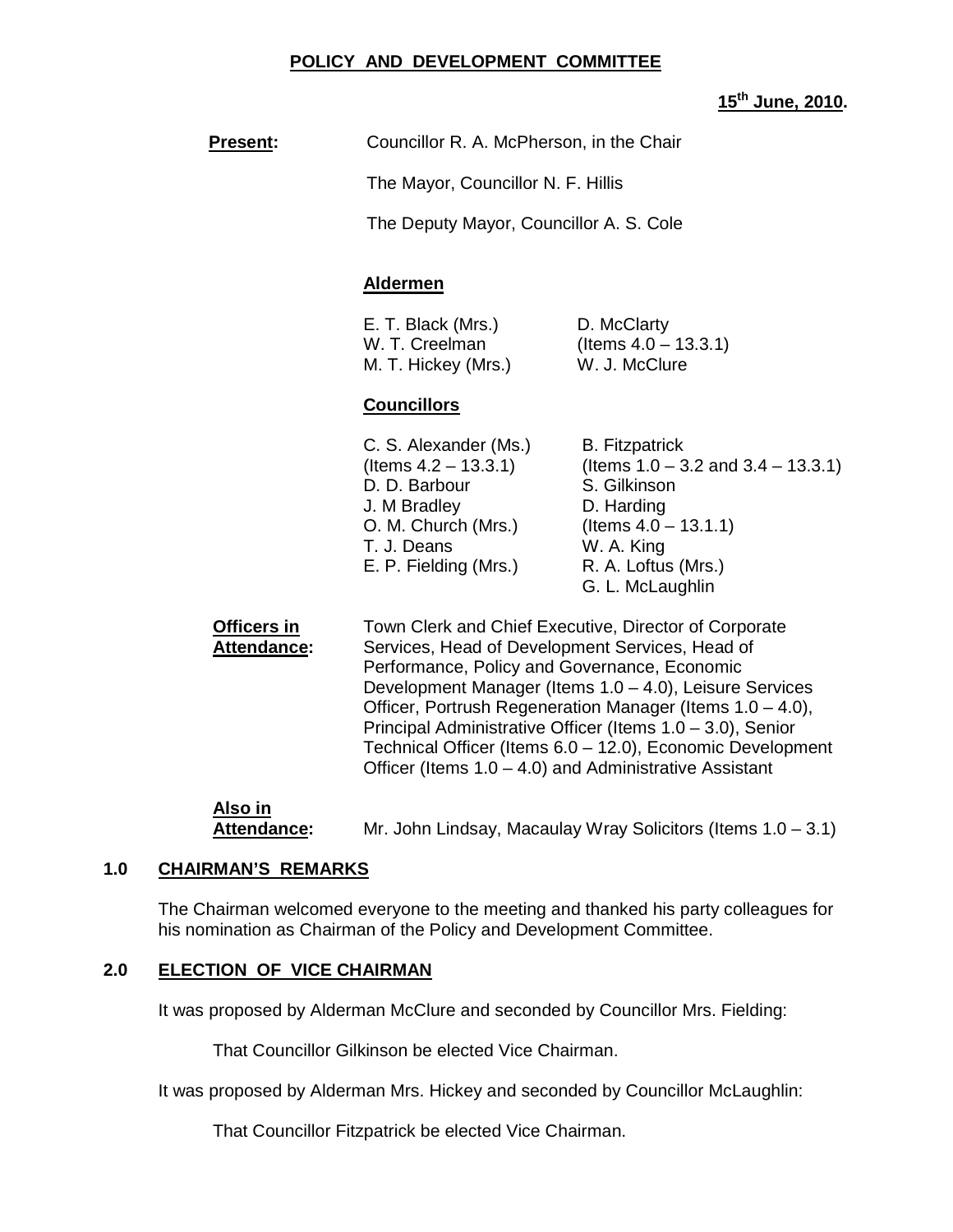On being put to the meeting, Councillor Gilkinson received nine votes and Councillor Fitzpatrick received four votes.

#### **Recommended:**

That Councillor Gilkinson be elected Vice Chairman of the Policy and Development Committee.

#### **3.0 LAND AND PROPERTY**

 It was proposed by Alderman Mrs. Black, seconded by Councillor Mrs. Church and agreed:

That Land and Property items be considered 'In Committee'.

#### **4.0 DEVELOPMENT SERVICES' REPORT**

The Report of the Head of Development Services was considered (previously supplied).

Matters arising:

#### **4.1 Economic Development Presentation**

The Economic Development Manager presented an update on the work of the unit over the past year and outlined current challenges and objectives in relation to the environment, the Corporate Plan, economic strategy and current activities. Committee also noted lobbying activities being carried out.

A period of discussion ensued during which, in response to Members' concerns in relation to resources, the Town Clerk and Chief Executive advised that he would be taking Members' comments on a variety of departmental issues in due course.

Members' suggestions for an update on economic development to be provided on a six-monthly basis, a sub-committee of Members to be established and mentoring provision to be included in programmes, were noted.

Members expressed appreciation of the work being carried out within the Economic Development department.

#### **Recommended:**

- (i) That specialist assistance be sought to help with the preparation of a new five-year Economic Development Plan. Members noted that a budget of up to £10,000 for this exercise had already been accounted for in this year's budget.
- (ii) That Council proceeds with the procurement of this series of Think Big programmes at a cost of £171,548.
- (iii) That Council approves £2,000 towards cross-council economic development activity for 2010-2014.
- (iv) That Council participates in the North East Partnership Interreg IV Business Improvement Districts project and, subject to legal advice, enters into a partnership agreement with Ballymena Borough Council to avail of the Interreg funding.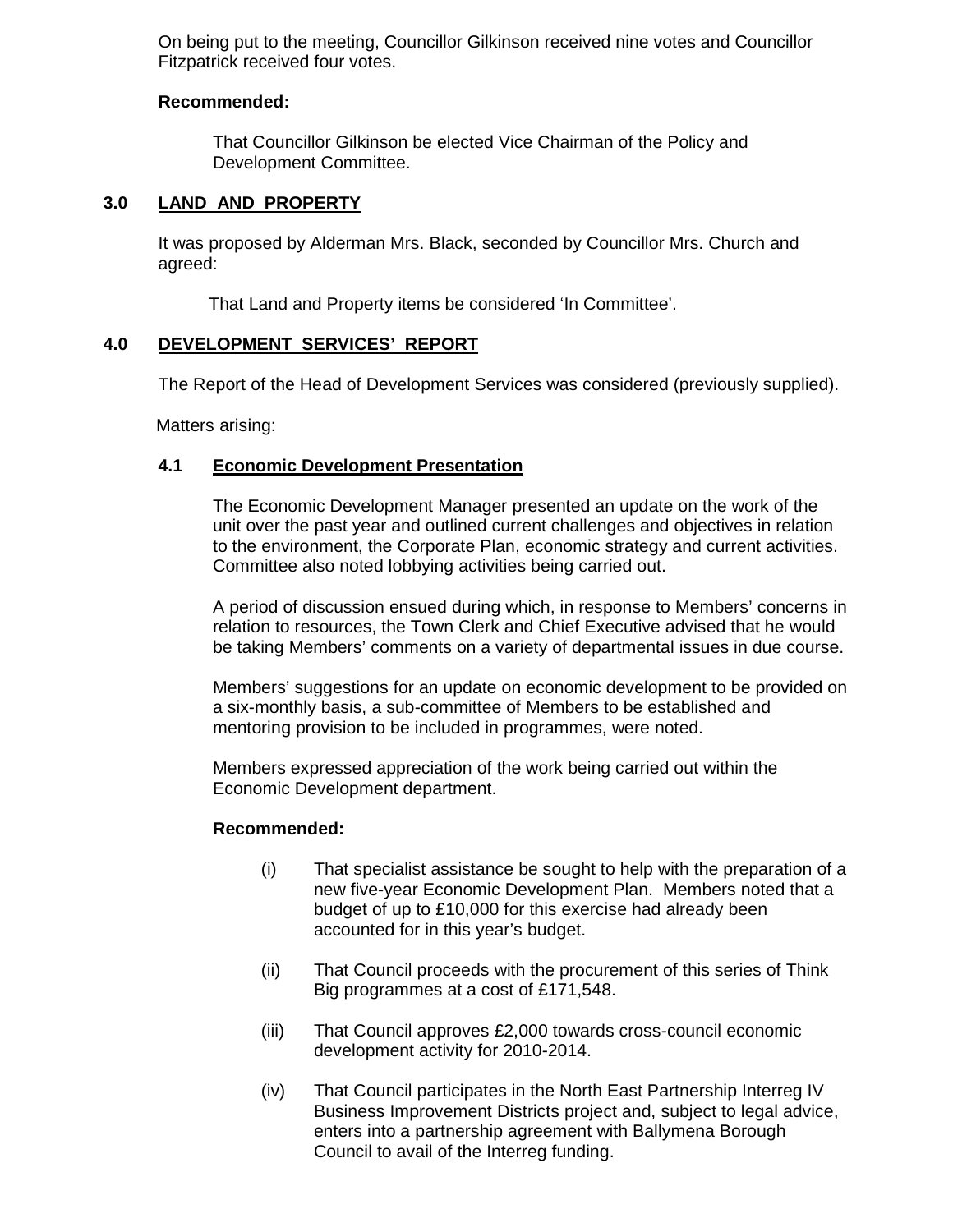(v) That Council approves the Exploring Enterprise Programme at a cost of £5,000.

### **4.1 West Bay Environmental Improvement Scheme**

Consideration was given to information on this topic, including two options for progressing work at the Kart track project, as detailed in the report.

### **Recommended:**

 On the proposal of The Mayor and seconded by Councillor Gilkinson, that Council proceeds at risk with the detailed design work as outlined.

A period of discussion ensued during which Members' questions were answered by the Head of Development Services and the Portrush Regeneration Manager. In response to Members' requests, Ms. Mann confirmed that a breakdown of costs and expected funding for each phase of the programme would be made available in due course.

# **4.2 For Information**

Members noted information on the following topics, as contained in the report:

- **Community Safety Partnership Action Plan 2010/11.**
- **EXECOMMUNITY Development Small Grants Programmes.**
- **Consultations for Peace III Phase 2 Action Plan 2011-2013.**
- **Regeneration Plans.**

# **5.0 LEISURE SERVICES' REPORT**

#### **5.1 Talks and Tours 2010**

 A request had been received from the University of Ulster for a contribution towards this project.

#### **Recommended:**

That Council contributes £800 to Talks and Tours 2010.

# **6.0 CORPORATE SERVICES' REPORT**

The Report of the Director of Corporate Services was considered (previously supplied).

Matters arising:

#### **6.1 For Information**

Members noted information on the following topics, as contained in the report:

- **Freedom of Information Act Annual Review.**
- VAT Refund.
- **Penny Product Finalisation.**
- **Members' Mileage Allowances.**
- Accounts**.**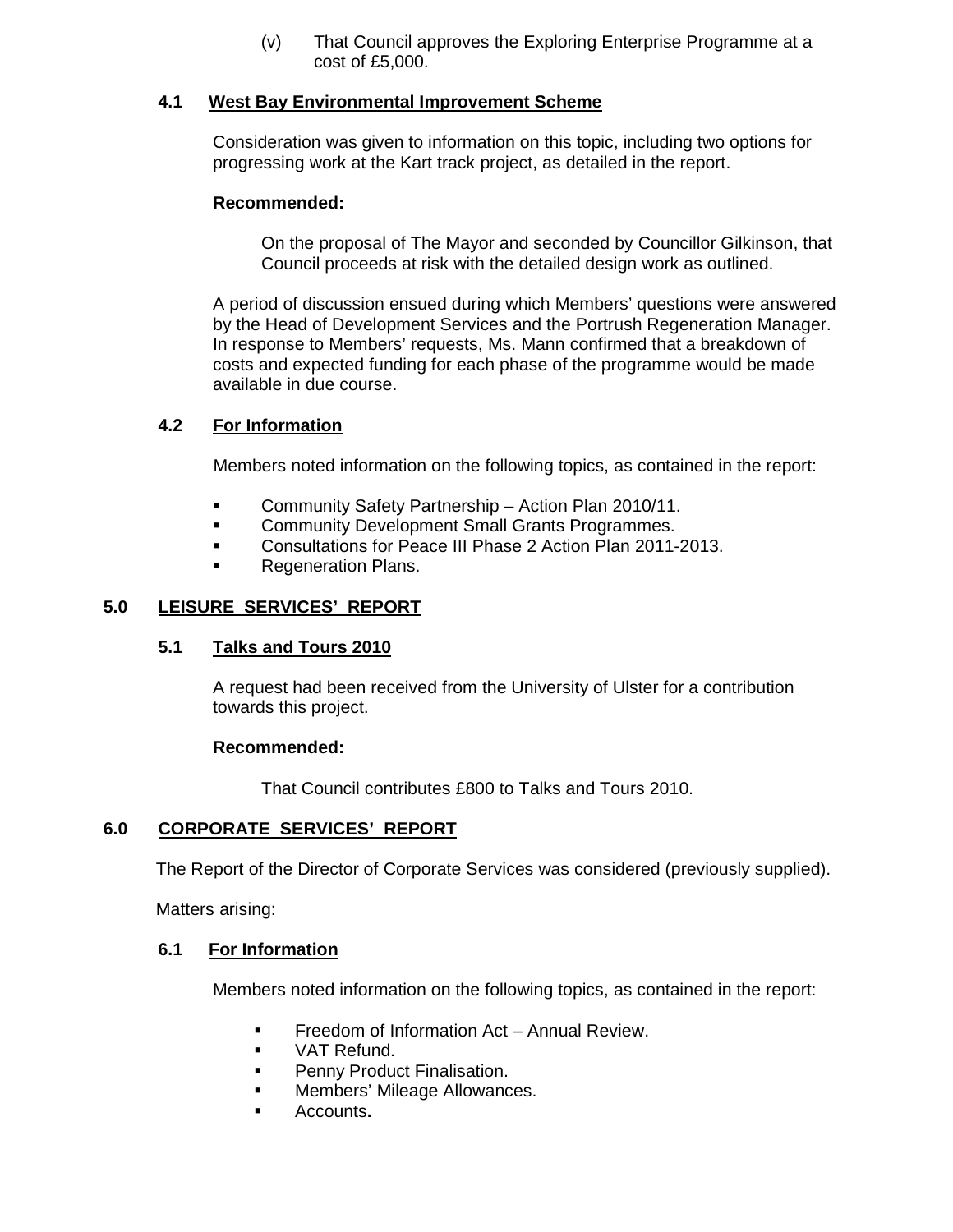# **7.0 TECHNICAL SERVICES' REPORT**

# **7.1 Entertainment Licences**

### 7.1.1 Charly's Restaurant, 34 Newbridge Road, Coleraine

 An application for transfer of an Entertainment Licence had been received from Ms. L. Coulter.

Days and times on which it is intended to provide entertainment:

 Monday/Tuesday – Saturday/Sunday: 11.30 a.m. - 1.00 a.m. Sunday: 12.30 p.m. – Midnight

# **Recommended:**

 That transfer of Entertainment Licence be granted subject to compliance with any recommendations made by Council's Licensing Department and the following special conditions:

- All requirements as contained within Night Safe Coleraine Code of Best Practice 2008.
- All door supervisors employed must be licensed with a scheme recognised by Coleraine Borough Council.

# 7.1.2 Christ Church Parish Hall, Main Street, Castlerock

 An application for an Entertainment Licence had been received from Rev. D. Matchett.

Days and times on which it is intended to provide entertainment:

Monday – Saturday: 11.30 a.m. - 1.00 a.m.

#### **Recommended:**

 That an Entertainment Licence be granted subject to compliance with any recommendations made by Council's Licensing Department and the following special conditions:

- All requirements as contained within Night Safe Coleraine Code of Best Practice 2008.
- All door supervisors employed must be licensed with a scheme recognised by Coleraine Borough Council.

# **8.0 REVIEW OF PUBLIC ADMINISTRATION (RPA)**

Official notification of information reported in the press was awaited by the Town Clerk and Chief Executive. A report would be brought to Council when more information became available.

Disappointment at the outcome achieved following the long period of preparatory work by Council Members, officers and staff, was expressed by a number of Members.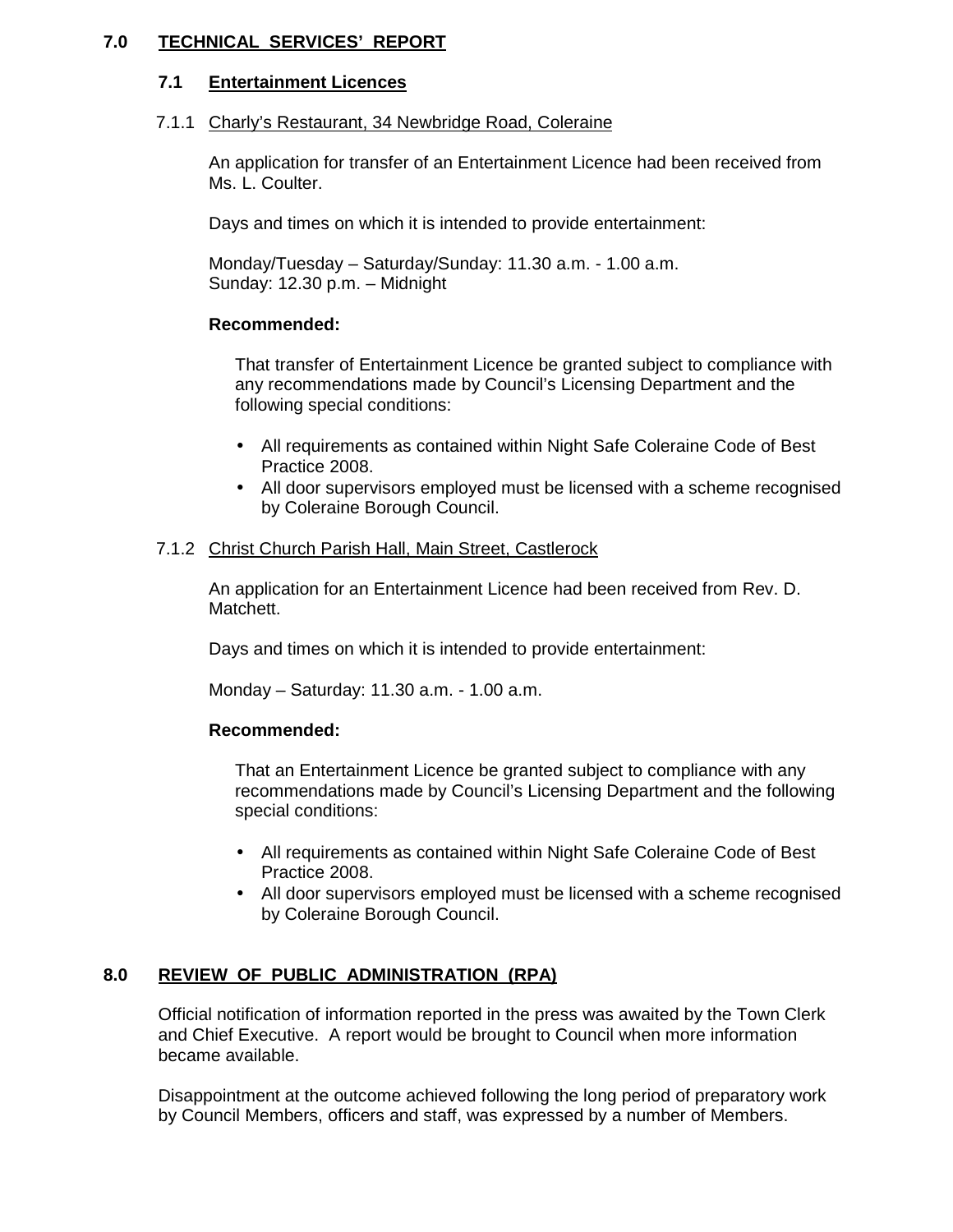#### **9.0 ADMINISTRATIVE SERVICES**

### **9.1 Council Forecast of Events June – July 2010**

 Consideration was given to information on key Council events and activities, as contained in the report (previously supplied).

Details of the Itinerary for the Raising of the Armed Forces Day Flag were noted; Members planning to attend the event were asked to be at Coleraine Town Hall for 10.15 am on  $21<sup>st</sup>$  June, 2010.

 The Head of Performance, Policy and Governance acknowledged the help of Mr. James Butler, on placement with Council from The Princes Trust, in producing the Forecast.

# **10.0 APPOINTMENT TO NORTH-EASTERN EDUCATION & LIBRARY BOARD (NEELB)**

Read letter from the Department of Education informing Council that neither of the nominations previously made for appointment to the NEELB had been deemed suitable and requesting two further nominations.

 During a period of discussion, Members expressed annoyance at the terminology used in the letter.In response to Members' queries the Town Clerk and Chief Executive advised that the only additional information received had related to the criteria to be met viz Corporate Governance and Educational Services. He further advised that he understood the post was subject to a public appointments procedure, recommendations on which were put before the Minister.

#### **Recommended:**

On the proposal of The Mayor and seconded by Alderman McClure, that the original nominations be resubmitted.

 On the proposal of Councillor McLaughlin and seconded by Councillor Mrs. Loftus, that Alderman Mrs. Hickey also be nominated.

 Further, that a letter be forwarded to the Department objecting strongly to the terminology used in its communication to Council.

Members noted that any requests for further information should be pursued individually.

# **11.0 PROPOSED TRANSFER OF COLERAINE HARBOUR**

Consideration was given to a letter from the Department for Regional Development (DRD), Ports and Public Transport Division, in relation to the future ownership of Coleraine Harbour (circulated).

A period of debate ensued during which reference was made to the need for careful consideration of this topic before any commitment would be made. The work of Coleraine Harbour Commission over the past two years was acknowledged.